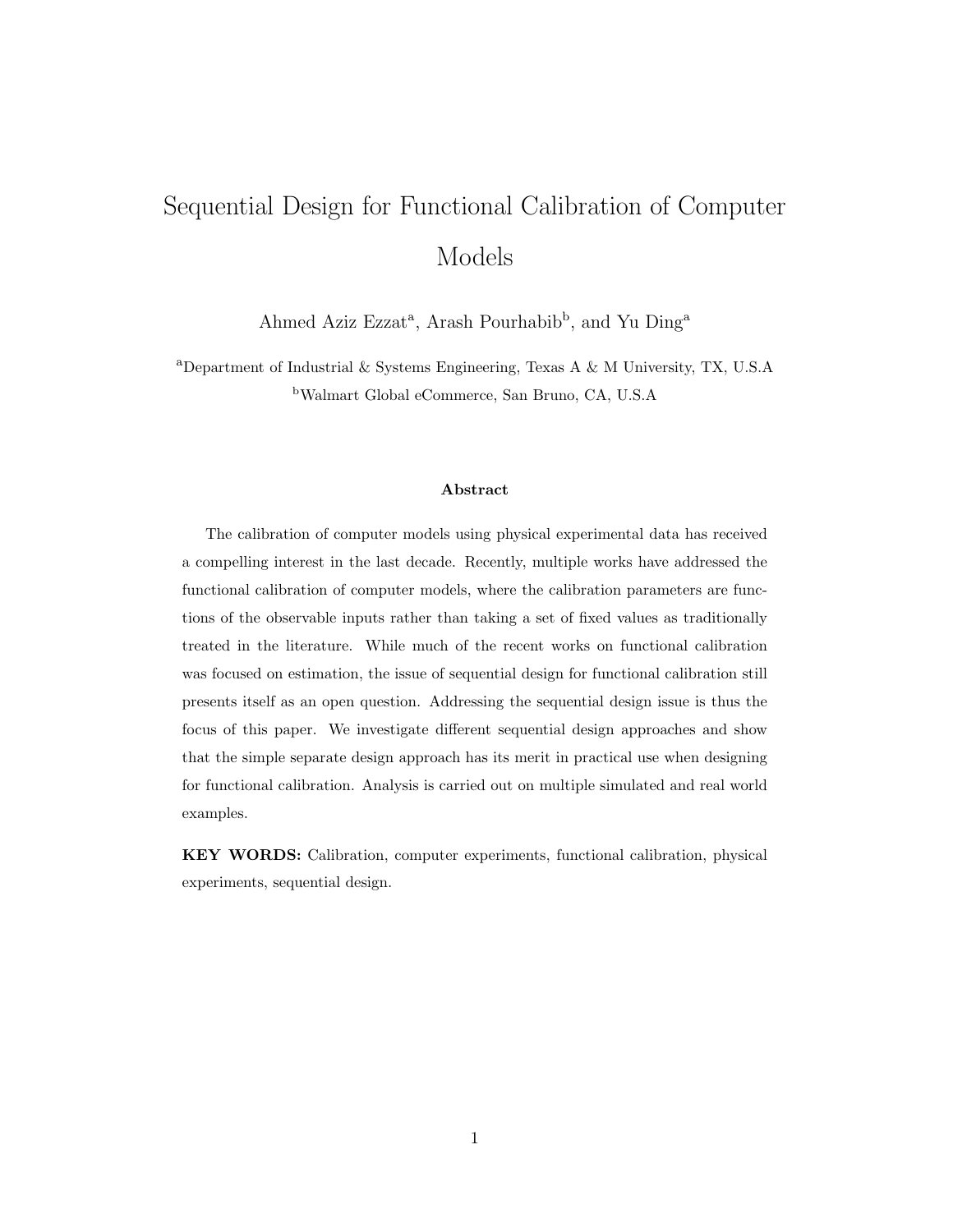# 1. Introduction

Computer models are often used to mimic, understand and predict the behavior of complex physical processes. Oftentimes, the computer models contain a set of physically unobservable variables referred to as the "*calibration parameters*." The true values of these parameters are unknown, but they can be estimated using physical and computer experimental data such that the computer model aligns itself with its respective physical system. Such procedure is known in the literature as "calibration." Traditionally treated in the literature [\(Kennedy and O'Hagan 2001;](#page-26-0) [Tuo and Wu 2015\)](#page-27-0), the calibration parameters take a set of unknown fixed values. In more recent works, multiple researchers consider the more complicated circumstances where the calibration parameters are functions of the observable inputs in physical reality [\(Pourhabib et al. 2015;](#page-26-1) [Atamturktur et al. 2015;](#page-25-0) [Plumlee et al.](#page-26-2) [2016;](#page-26-2) [Pourhabib et al. 2016\)](#page-26-3). In a physical experiment, the settings of the input variables are to be chosen. In the computer experiments, however, the input variables and the calibration parameters can be controlled independently. The focus of our paper is on the design issue in the context of functional calibration, i.e, to investigate on how to sequentially generate designs for the physical and computer experiments, such that the estimation of the functional calibration parameters leads to a good alignment between the computer model outputs and their physical counterparts.

Let us illustrate the problem setting using the buckypaper fabrication experiments [\(Wang et al. 2004\)](#page-27-1). Buckypaper is made of carbon nanotubes and has desired properties such as high tensile strength, relative to the thinness and light weight of the resulting buckypaper. To enhance the material's tensile strength, the polyvinyl acid (PVA) is added to the buckypaper and functions like glue. An important task in the fabrication process is to understand and test the effect of PVA on the strength of the buckypapers. For that purpose, a finite element analysis (FEA) model was developed to simulate the response of the buckypaper's tensile strength under different PVA levels [\(Wang et al. 2017\)](#page-27-2). This computer model is to be calibrated using the outputs from a set of physical experiments.

The nominal amount of PVA is one of the dominating input factors, affecting the resulting tensile strength. Materials engineers running the experiments realize that in addition to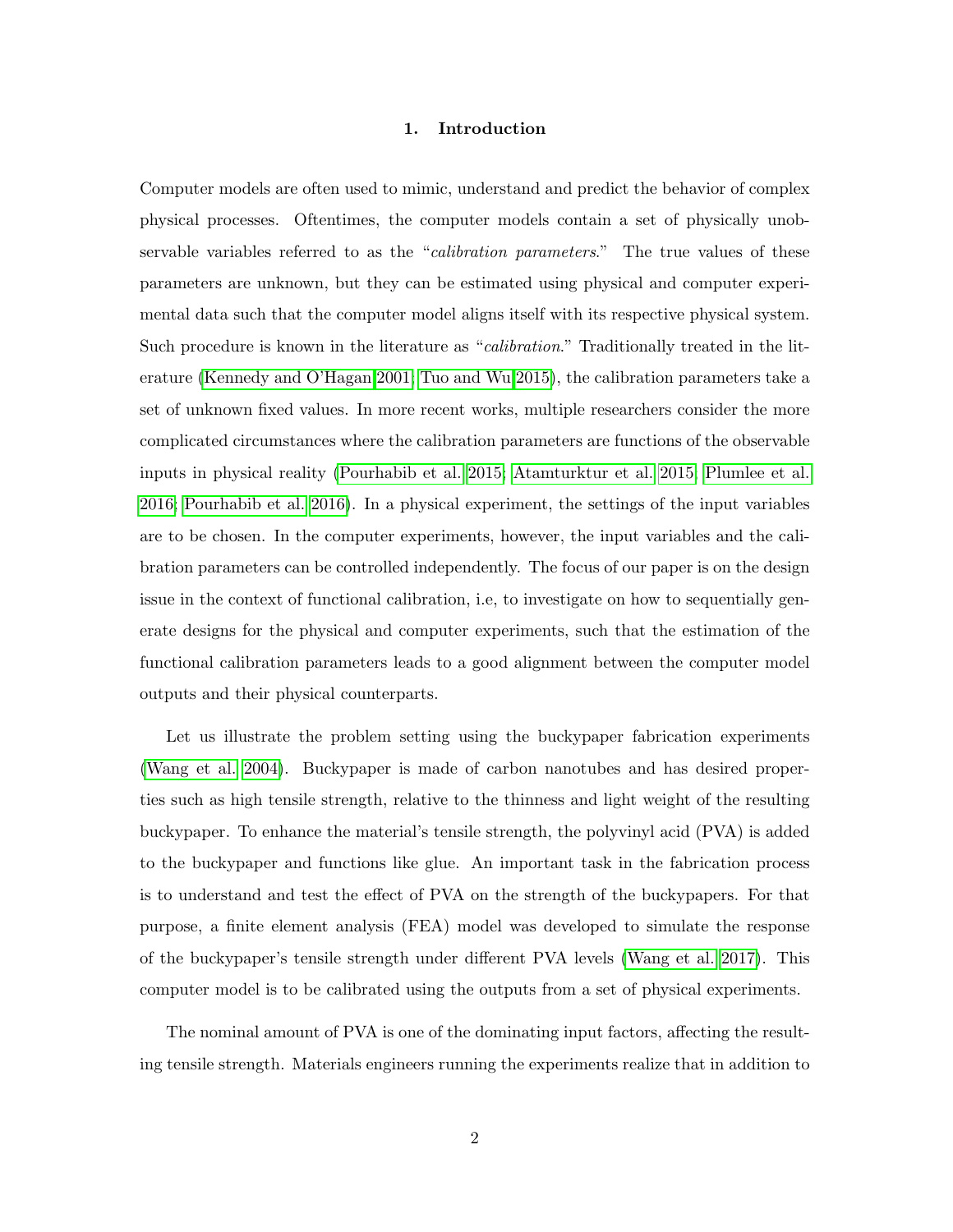the nominal PVA amount, its absorption rate by the host material also affects the resulting tensile strength significantly [\(Pourhabib et al. 2015\)](#page-26-1). The absorption rate, however, is not physically observable, and instead of being a fixed value over the whole input spectrum, it depends on the nominal PVA amount mixed with the host material. As such, the absorption rate is in fact a function of the observable input, i.e., the PVA amount. This dependency is understandable, because as more PVA is mixed with the hosting material, the absorption rate tends to decrease and the PVA effect appears saturated. The exact functional relationship between the PVA amount and the absorption rate is unknown but is likely of a nonlinear form. In the physical experiment, only the PVA amount can be chosen, while in the computer model, the absorption rate can also be freely and independently set, just like another input, in addition to the PVA amount.

In general terms, the design problem under consideration is as follows: a) The physical experiment has a set of input variables,  $\mathbf{x} = (x_1, x_2, ..., x_p)^T$ , that can be observed and adjusted during experimentation. Selecting the settings of  $x$  of dimension  $p$  constitutes a design, denoted by  $D^P(\mathbf{x})$ , where the superscript P refers to the design peculiar to the physical experiment. b) The computer experiment on the other hand, in addition to the same input vector **x**, includes a set of extra inputs,  $\theta = (\theta_1, \theta_2, ..., \theta_c)^T$ , referred to as the calibration parameters. The design of the computer experiment is to select the settings for both **x** and  $\theta$  of a combined dimension  $p + c$  and the design is denoted by  $D^{S}(\mathbf{x}, \theta)$ , where the superscript  $S$  refers to the design associated with the computer experiment. c) In physical reality, the calibration parameters  $\theta$  are functions of the observable inputs  $\mathbf{x}$ , i.e. they are functional parameters, rather than just taking on a set of fixed scalar values. In the buckypaper example,  $\mathbf{x} = (PVA amount)$ ,  $\theta = (absorption rate)$ ,  $p = 1$ , and  $c = 1$ .

Closely related to our problem in the sequential design literature is the sequential design of multi-fidelity (or multi-accuracy) computer-vs-computer experiments, in which sequential nested design-based strategies [\(Xiong et al. 2013;](#page-28-0) [Le Gratiet and Cannamela 2015\)](#page-26-4) are proposed. The core idea of nested designs is to generate small designs that are nested within larger designs. Small design(s) suggest sampling locations for the more expensive, high-fidelity computer experiments, whereas larger design(s) correspond to cheaper lowfidelity computer experiments. Specifically, [Xiong et al.](#page-28-0) [\(2013\)](#page-28-0) propose a sequential design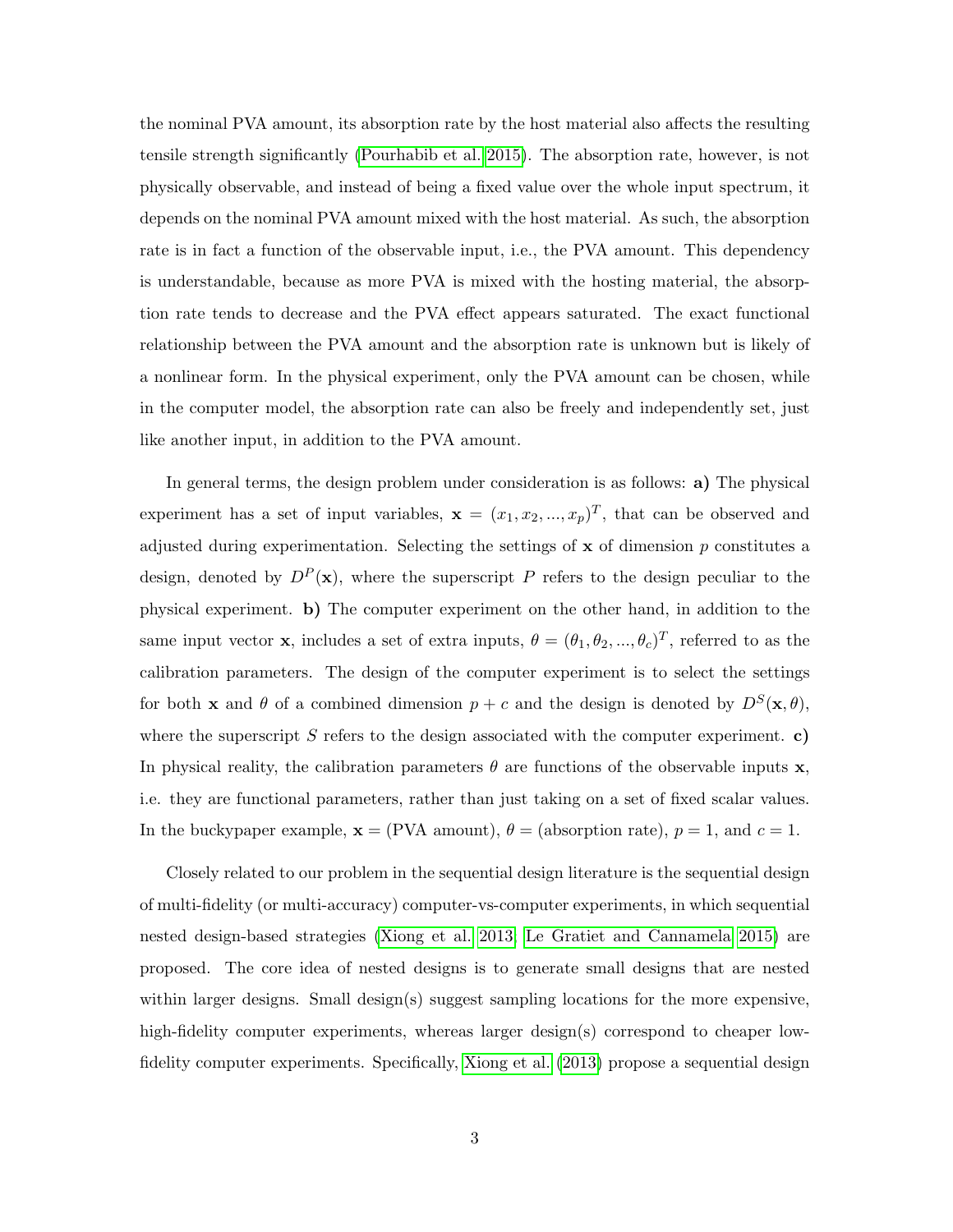method for two-fidelity computer experiments based on the properties of augmentation and nesting of Latin hypercube designs (LHD). [Le Gratiet and Cannamela](#page-26-4) [\(2015\)](#page-26-4) propose a co-kriging-based nested design method in which not only the sampling locations for each fidelity level of the computer experiments are sequentially suggested, but also the decision concerning which fidelity level to execute in the next step is considered.

The nested designs are well suited for the circumstance of the computer-vs-computer experiments, where the input design regions for computer experiments at different fidelity levels have the same number of input variables. The physical-vs-computer experiments circumstance, as we are considering here, have different-sized input spaces for the two types of experiments, due to the presence of calibration parameters. Furthermore, as in the buckypaper example explained above [\(Pourhabib et al. 2015\)](#page-26-1), as well as in several engineering applications reported in the literature [\(Bayarri et al. 2007;](#page-25-1) [Atamturktur et al.](#page-25-0) [2015;](#page-25-0) [Brown and Atamturktur 2018;](#page-25-2) [Plumlee et al. 2016;](#page-26-2) [Pourhabib and Balasundaram](#page-26-5) [2015;](#page-26-5) [Pourhabib et al. 2016\)](#page-26-3), the calibration parameters can be functions of the observable inputs. This setting creates a sequential design problem that the nested designs could not adequately handle. In fact, our analysis shows that the traditional sequential designs applied separately to each type of experiment could be more effective in many practical circumstances. Our study investigates the conditions under which a separate design may be preferred in practice. The insight garnered in this study, namely the merit of the separate designs for functional calibration, is generalizable to the case where the outputs of a physical experiment are integrated with multiple levels of computer codes, as in [Goh et al.](#page-25-3) [\(2013\)](#page-25-3).

<span id="page-3-0"></span>The remainder of this paper is organized as follows. Section [2](#page-3-0) provides a review of the calibration literature as well as the sequential design of experiments. Section [3](#page-7-0) discusses the limitations of the nested designs and the merits of the separate design approach for functional calibration. In Section [4,](#page-18-0) we introduce a simple extension of [Xiong et al.](#page-28-0) [\(2013\)](#page-28-0) to account for the existence of calibration parameters. Two case studies are presented in Section [5](#page-19-0) to demonstrate the merits of sequential design in real-world problems. Section [6](#page-23-0) concludes the paper.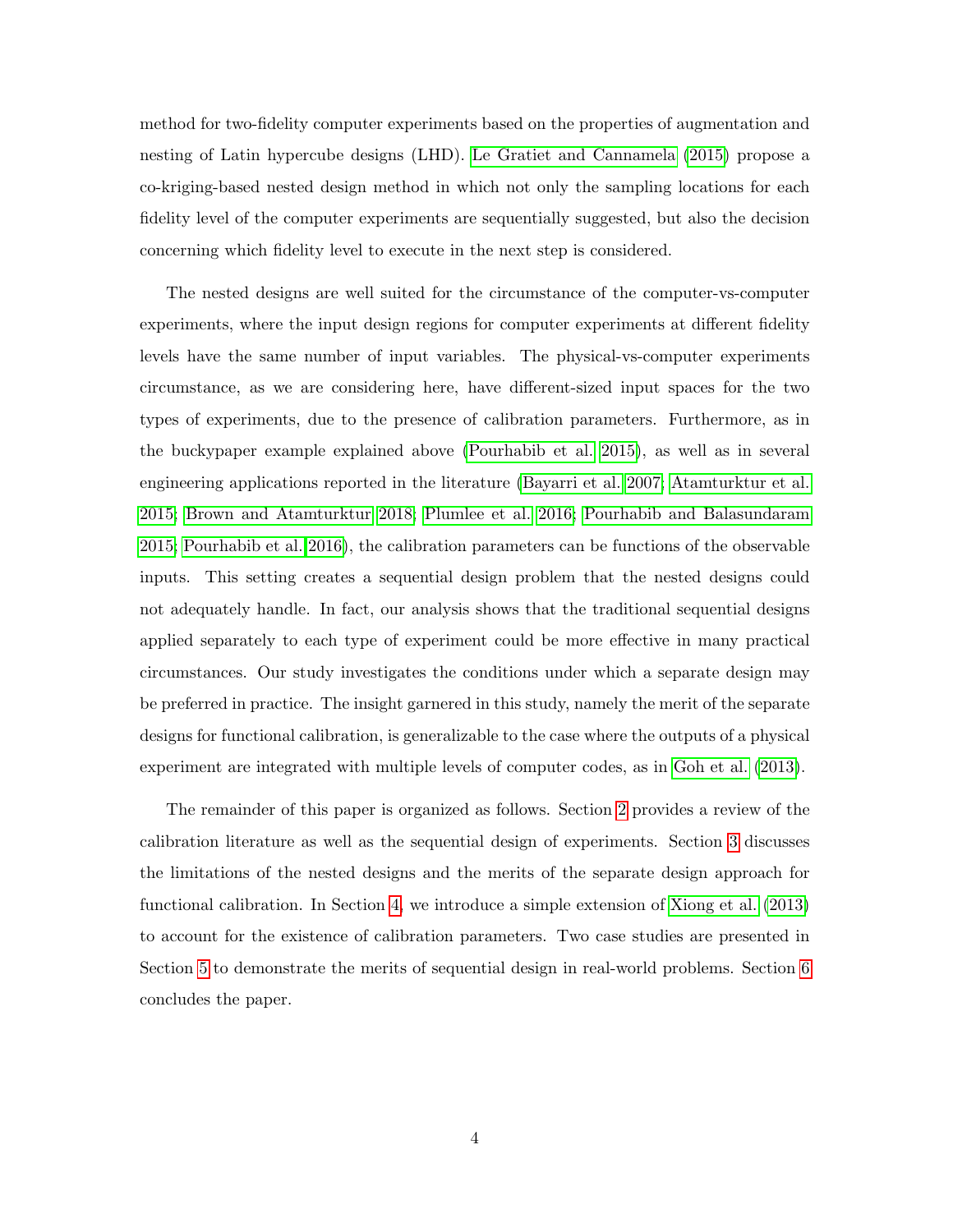#### 2. Literature Review

The scope of this work lies at the intersection of sequential experimental design and calibration of computer models. This section provides a review of the related background.

## 2.1 Calibration of computer models

In many real world applications, data could come from more than one source. For instance, data could come from multi-accuracy computer codes [\(Kennedy and O'Hagan 2000;](#page-26-6) [Qian](#page-27-3) [et al. 2006;](#page-27-3) [Le Gratiet and Garnier 2014\)](#page-26-7), or computer codes with tunable precision [\(Picheny](#page-26-8) [et al. 2013;](#page-26-8) [Tuo et al. 2013,](#page-27-4) [2014\)](#page-27-5), or multi-resolution physical processes [\(Xia et al. 2011\)](#page-28-1), or the situation where physical and computer simulation data are integrated [\(Kennedy and](#page-26-0) [O'Hagan 2001;](#page-26-0) [Reese et al. 2004;](#page-27-6) [Qian and Wu 2008;](#page-27-7) [Joseph and Melkote 2009;](#page-25-4) [Li et al.](#page-26-9) [2016\)](#page-26-9). [Goh et al.](#page-25-3) [\(2013\)](#page-25-3) further consider the integration of the output of a physical process with the outputs of multiple computer codes. In this paper, we are specifically concerned with the design issues that arise during the integration of computer experiment data with those coming from a physical system for the purpose of calibrating the computer model.

Denote by  $\mathbf{x} \in \Omega$  the vector of explanatory and physically-observable variables, where  $\Omega$  is a compact and convex subset of  $\mathbb{R}^p$ . Denote by  $y^P$  and  $y^S$ , respectively, the responses of the physical and computer experiments. [Kennedy and O'Hagan](#page-26-0) [\(2001\)](#page-26-0) propose a linkage model, as in Equation [\(1\)](#page-4-0) below, to connect the two responses:

<span id="page-4-0"></span>
$$
y^{P}(\mathbf{x}_{i}) = \rho y^{S}(\mathbf{x}_{i}, \theta) + \gamma(\mathbf{x}_{i}) + e_{i} \qquad i = 1, \dots, n,
$$
\n(1)

where  $\rho$  is a scale coefficient,  $\gamma(\cdot)$  is a bias correction term,  $e_i$  is the i.i.d zero-mean normally distributed random variable representing the observational noise, and  $\theta$  is the calibration parameter. Recall that the calibration parameters are model attributes that cannot be physically measured or observed, but can be included in the computer model and easily manipulated in computer experiments. Hence,  $y^S$  becomes a function of x and  $\theta$ . Technically,  $y^P$  is also a function of **x** and  $\theta$ , but because  $\theta$  is not physically observable, the convention is to express  $y^P$  only in terms of **x**.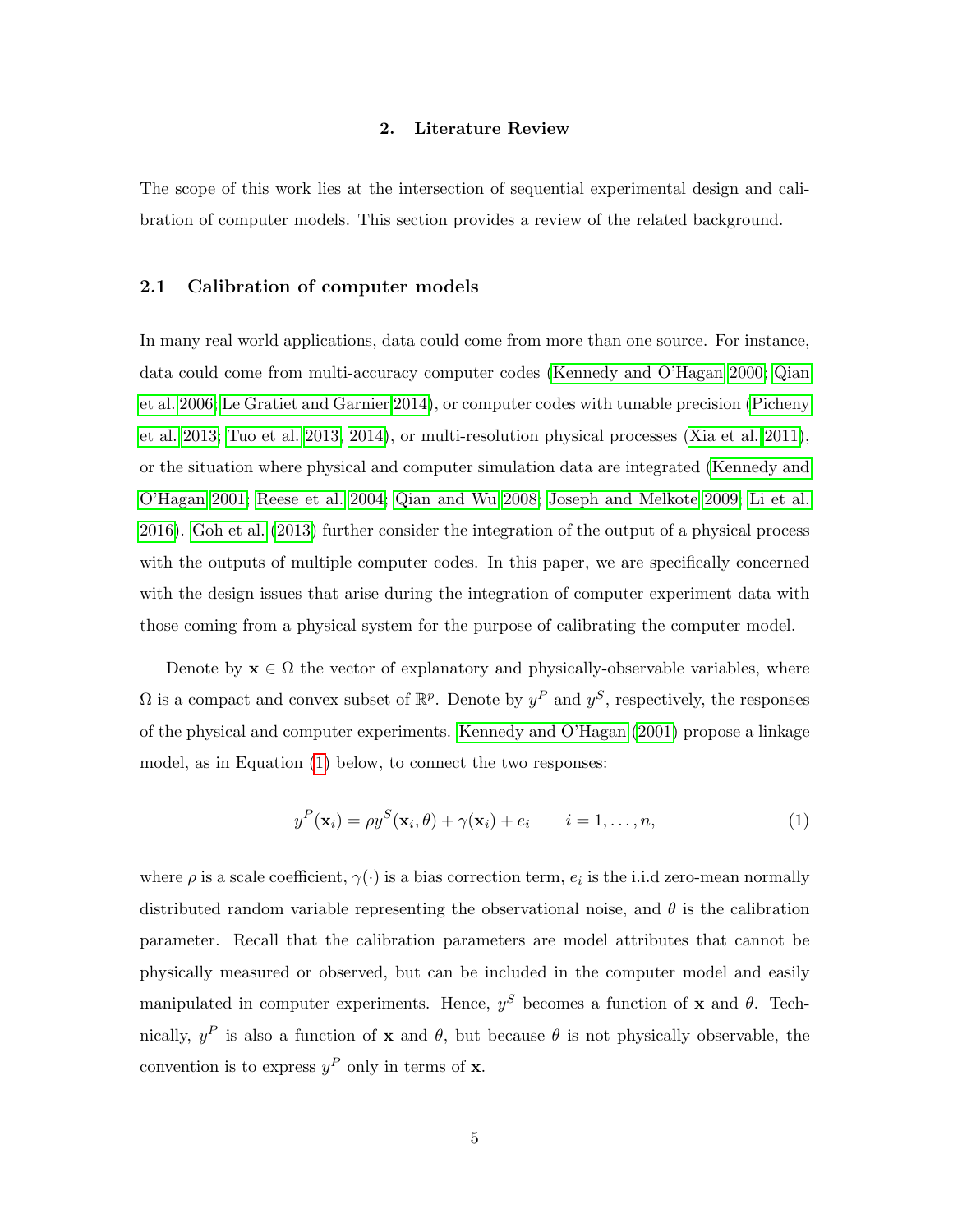In most applications, the computer model's response cannot be evaluated an infinite number of times. A common approach is to interpolate the missing values by constructing the unknown function  $y^S(\cdot)$  using a surrogate model. Oftentimes,  $y^S(\cdot)$  and  $\gamma(\cdot)$  are both modeled as independent Gaussian processes. Gaussian process regression is a common tool in the computer experiment literature to reconstruct an unknown function based on a set of observations [\(Santner et al. 2003\)](#page-27-8). A key issue in fitting a Gaussian process is to model the covariance structure across the domain of  $\mathbf{x} \in \Omega$ . Assuming isotropy, the squared exponential covariance function is a popular choice [\(Rasumussen and Williams 2006\)](#page-27-9).

In [Kennedy and O'Hagan](#page-26-0) [\(2001\)](#page-26-0),  $\theta$  is estimated through a Bayesian framework. Assuming  $\rho = 1$ , [Tuo and Wu](#page-27-0) [\(2015\)](#page-27-0) proposed to estimate  $\theta$  by minimizing the distance between the two responses evaluated at a set of commonly sampled locations  $x^P$ , that is,

<span id="page-5-0"></span>
$$
\theta^* = \underset{\theta \in \Theta}{\arg \min} ||y^P(\mathbf{x}^P) - y^S(\mathbf{x}^P, \theta)||_{\mathcal{L}_2(\Omega)},
$$
\n(2)

where  $||.||$  is the  $\mathcal{L}_2$  norm. The prediction at any untried location  $\mathbf{x}'$  is computed by simply plugging the values of  $\mathbf{x}'$  and  $\theta^*$  into the model of Equation [\(1\)](#page-4-0).

Equation [\(2\)](#page-5-0) assumes that the calibration parameter takes on a fixed value, regardless of the values of the observable inputs **x**. We refer to this case, where  $\theta = \theta^*$ ,  $\forall$  **x**  $\in \Omega$ , as fixedvalue calibration. However, several engineering applications have been recently reported in the literature that explicitly mention the existence of a functional relationship between calibration parameters and observable variables [\(Bayarri et al. 2007;](#page-25-1) [Pourhabib et al. 2015;](#page-26-1) [Pourhabib and Balasundaram 2015;](#page-26-5) [Atamturktur et al. 2015;](#page-25-0) [Brown and Atamturktur 2018;](#page-25-2) [Plumlee et al. 2016\)](#page-26-2). Setting it apart from the *fixed-value calibration*, this case is referred to as functional calibration, since  $\theta$  becomes a function of x but the functional form is unknown prior to the execution of experiments, data collection, and parameter estimation. Obviously, fixed-value calibration, which assumes  $\theta$  is a constant function of x, is a special case of functional calibration.

For functional calibration, [Pourhabib et al.](#page-26-1) [\(2015\)](#page-26-1) and [Atamturktur et al.](#page-25-0) [\(2015\)](#page-25-0) propose parametric approaches in which  $\theta = \theta(\mathbf{x})$  assumes a parametric functional form and the parameters therein are estimated by minimizing a distance function. Recently, several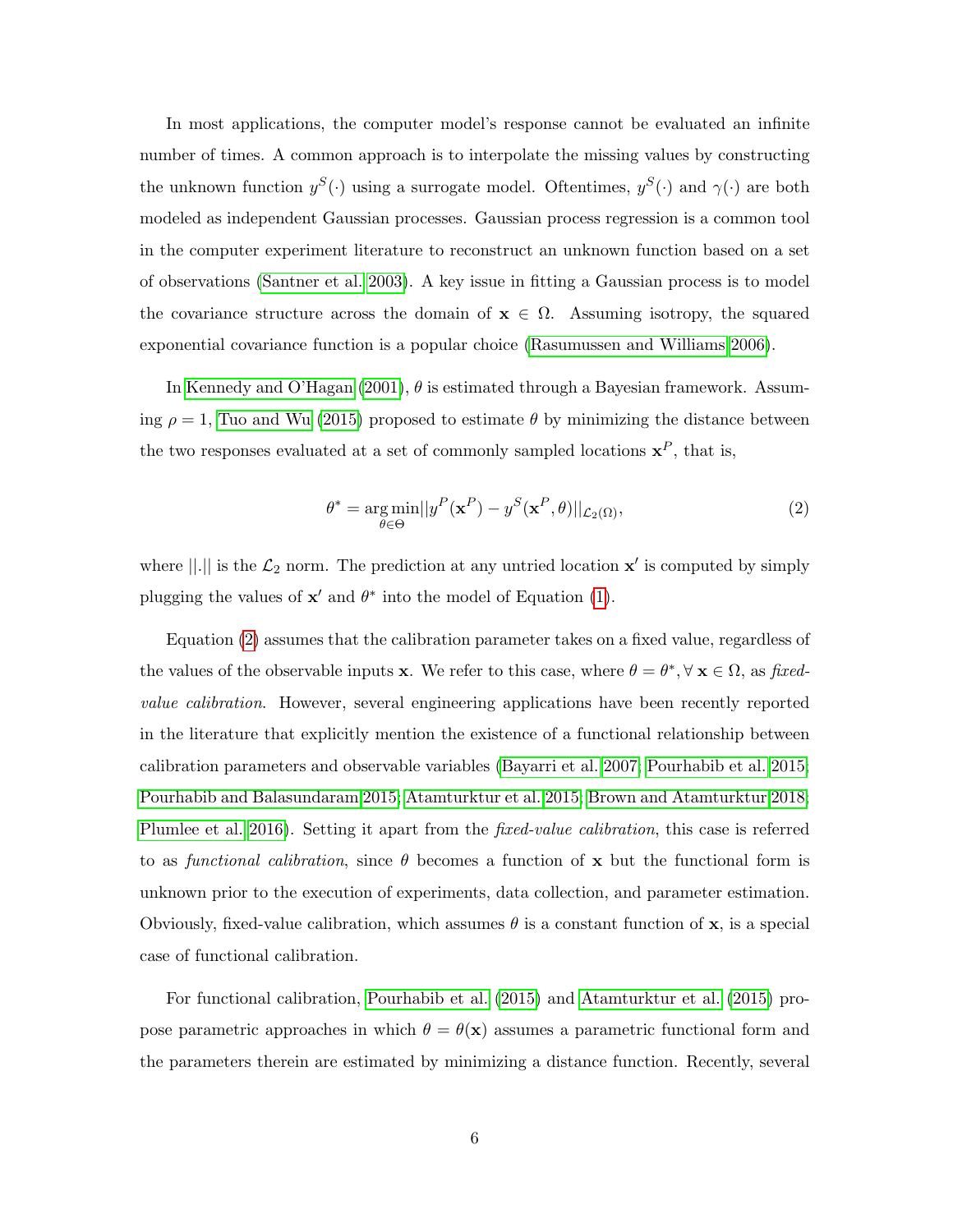lines of research have been conducted for developing nonparametric functional estimations of  $\theta(\mathbf{x})$  [\(Plumlee et al. 2016;](#page-26-2) [Brown and Atamturktur 2018;](#page-25-2) [Pourhabib and Balasundaram](#page-26-5) [2015;](#page-26-5) [Pourhabib et al. 2016\)](#page-26-3). Specifically, [Pourhabib et al.](#page-26-3) [\(2016\)](#page-26-3) extends Equation [\(2\)](#page-5-0) to the functional calibration case by replacing the scalar parameter  $\theta$  by the functional parameter  $\theta(\mathbf{x})$ , employing the sample average instead of the  $\mathcal{L}_2$  integral and adding a regularization term. As such, the functional calibration formulation proposed by [Pourhabib](#page-26-3) [et al.](#page-26-3) [\(2016\)](#page-26-3) is to minimize a penalized distance function given  $\{(\mathbf{x}_i^P, y_i^P, y_i^S); i = 1, 2, ..., n^P\},\$ as in Equation [\(3\)](#page-6-0):

<span id="page-6-0"></span>
$$
\hat{\theta}(\cdot) = \underset{\theta(\cdot)}{\text{arg min}} \frac{1}{n^P} \sum_{i=1}^{n^P} \left\{ y^P(\mathbf{x}_i^P) - y^S(\mathbf{x}_i^P, \theta(\mathbf{x}_i^P)) \right\}^2 + \lambda \sum_{j=1}^{q} ||\theta_j||^2_{\mathcal{N}_{K_j}},\tag{3}
$$

where each  $\theta_j$  lies in a reproducing kernel Hilbert space such that  $\mathcal{N}_{K_i(\Omega)}$  is the native space generated by the kernel function  $K_j(\cdot, \cdot)$  with the corresponding norm  $||\theta_j||_{\mathcal{N}_{K_j}}$  as a measure of roughness of the  $j^{th}$  component of  $\theta(\cdot)$  and  $\lambda$  is a smoothing parameter. While the functional estimation in Equation [\(3\)](#page-6-0) may not be universally accepted, it is still a useful and sensible estimator. Therefore, we adopt this specific nonparametric functional calibration method to be used for our later design tasks.

If  $y^P$  and  $y^S$  are not evaluated at the same set of locations, a reasonable approximation is to use the surrogate model predictions as a substitute for the true value of the computer model response in Equations [\(2\)](#page-5-0) and [\(3\)](#page-6-0). Such a situation occurs when the computer model's response is not sufficiently cheap or when the design generation for the physical and computer experiments is conducted separately.

### 2.2 Sequential Design of Experiments

Sequential sampling strategies can be classified, depending on the experimental objective, into designs for optimization, which attempt to sample at locations that optimize a target response, and designs for exploration, which are concerned with optimally exploring a response surface. For instance, the expected improvement criterion is a design strategy for optimization that sequentially selects points to maximize/minimize a response [\(Jones](#page-25-5) [et al. 1998;](#page-25-5) [Williams et al. 2000\)](#page-27-10). On the other hand, Maximum Entropy Sampling (MES)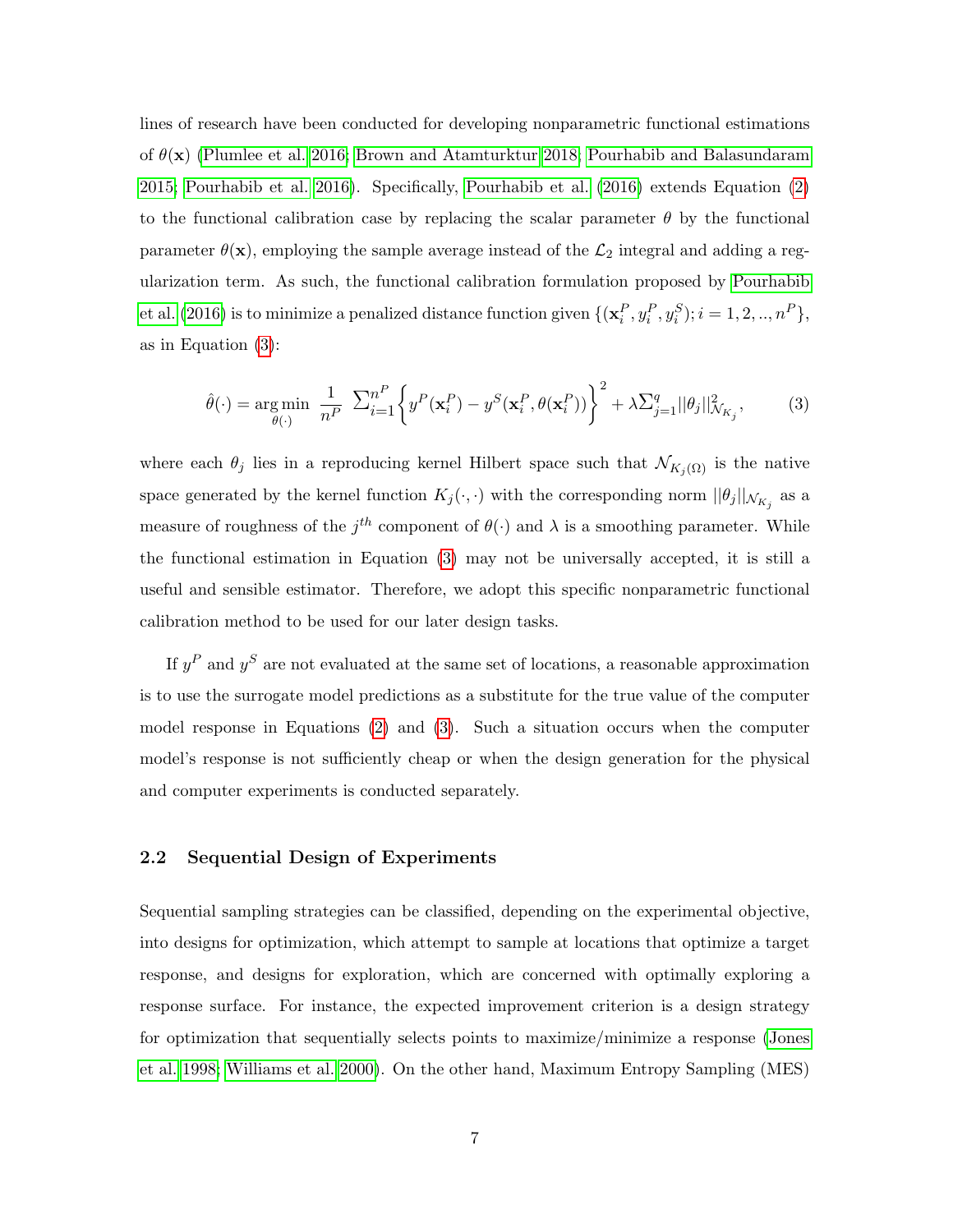[\(Shewry and Wynn 1987\)](#page-27-11), Active Learning Mackay [\(Mackay 1992\)](#page-26-10) and Active Learning Cohn [\(Cohn et al. 1996\)](#page-25-6) are information-driven criteria that optimally explore a response surface. Latin hypercube designs [\(Mckay et al. 1979\)](#page-26-11), distance-based designs [\(Johnson](#page-25-7) [1990\)](#page-25-7) and uniform designs [\(Fang 1979\)](#page-25-8) spatially fill the input space for exploration purposes.

In particular, we review the Maximum Entropy Sampling (MES) criterion for its relevance to the learning framework of this paper, its suitability for designing both physical and computer experiments, and its easy adjustability to accommodate sequentiality. MES suggests sampling at locations which maximize the information gain about the model parameters. The expected information gain achieved by conducting an experiment is quantified as the expected difference between the amount of information prior to and post sampling. [Shewry and Wynn](#page-27-11) [\(1987\)](#page-27-11) prove that the maximal information gain is achieved by sampling at locations which maximize the entropy of the observed responses, hence absorbing more in-sample variability. When using a Gaussian process to model the response, maximizing entropy simplifies to maximizing the determinant of the correlation matrix [\(Shewry and](#page-27-11) [Wynn 1987;](#page-27-11) [Gramacy and Lee 2009;](#page-25-9) [Tuo et al. 2014\)](#page-27-5). A *sequential* MES strategy is to fix the already-sampled locations and optimize over the remaining sample space.

<span id="page-7-0"></span>An emerging field that is related to our problem setting, is the sequential design of multifidelity computer-vs-computer experiments. [Xiong et al.](#page-28-0) [\(2013\)](#page-28-0) propose a sequential design framework for a pair of computer experiments with varying accuracies based on nested Latin hypercube design. Nested LHDs were originally proposed by [Qian](#page-27-12) [\(2009\)](#page-27-12) allowing smaller LHD's of n runs to be augmented to larger LHDs with  $m = sn$  runs, where  $s \in \mathbb{Z}_+$ is the data ratio of the small-to-large LHDs. In their proposed method, [Xiong et al.](#page-28-0) [\(2013\)](#page-28-0) suggest that small LHDs correspond to the locations at which the high-fidelity computer experiment response is evaluated, whereas the low-fidelity computer experiment response, being cheaper, is obtained at the locations suggested by larger LHDs. The high and lowfidelity outputs are then integrated using a linkage model, as the one proposed in [\(Kennedy](#page-26-6) [and O'Hagan 2000\)](#page-26-6), and the nesting step is repeated in a sequential experimental fashion, until the integrated model reaches a pre-set accuracy or a pre-determined design size.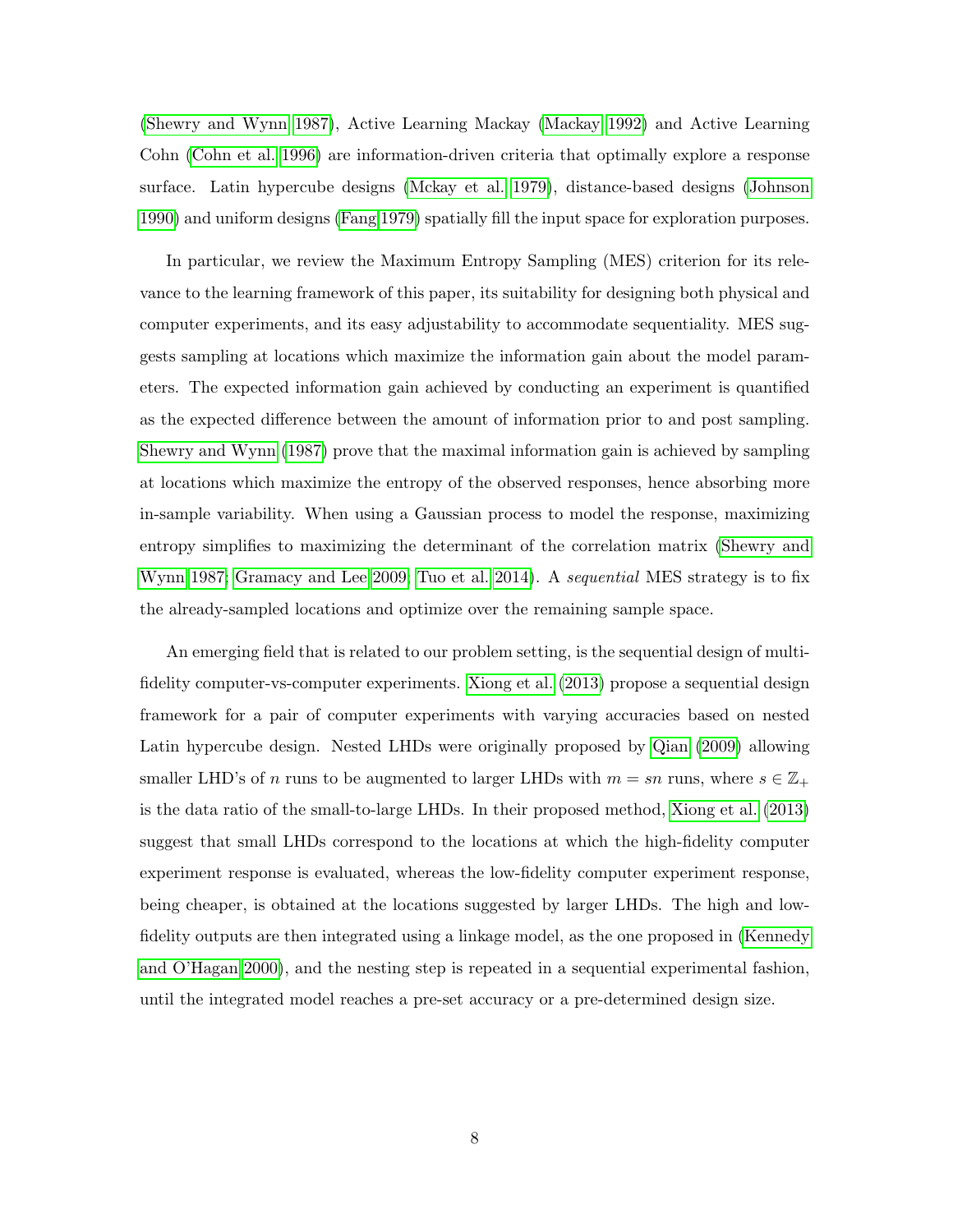#### 3. Separate and Nested Designs for Functional Calibration

Section [3.1](#page-8-0) discusses the limitations of nested designs in the presence of functional calibration parameters. Section [3.2](#page-9-0) takes a closer look at the separate design approach, a simple design strategy that is effective for functional calibration. In Section [3.3](#page-12-0) and [3.4,](#page-16-0) numerical analyses are conducted to demonstrate the points thus discussed.

# <span id="page-8-0"></span>3.1 Nested design and its limitations

With the presence of calibration parameters,  $D^{S}(\mathbf{x}, \theta)$  has a higher dimension than  $D^{P}(\mathbf{x})$ . In order to apply the nested design, a straightforward treatment is to leave out the calibration parameters in the design stage and restrict the nested design to the common set of variables in **x**. Such a design enables the evaluation of  $y^P(\mathbf{x})$  but not of  $y^S(\mathbf{x},\theta)$ , as  $\theta$  is not specified in the design stage. A simple adjustment is to "fill out" the missing samples of  $\theta$  by using randomly selected values.

The nested design approach is not desirable when designing physical-vs-computer experiments, for three reasons. First of all, a common feature of computer experiments is that the input factors can be set to any arbitrary level at no cost. In a nested design, the high-fidelity computer experiment design is a less dense version of its low-fidelity counterpart and both responses would be evaluated at the exact sampling locations suggested by the high-fidelity design. In a physical experiment, however, it is not easy to set the factors as accurate specific values, which makes continuous designs like the LHDs, and naturally the nested LHDs as well, less practical in the design of physical experiments. The continuous designs could suggest sampling locations for which the physical response cannot be evaluated.

Second, calibration parameters are present in the physical-vs-computer experiments. The existence of calibration parameters creates a dimensionality mismatch between the two sets of designs, deeming the nested design in its current form impractical, and a random sampling treatment inevitable, as the one described above. Moreover, the calibration parameters can take on a functional form, as the buckypaper example shows, and as such, their functional estimation could heavily rely on the quality of the input designs.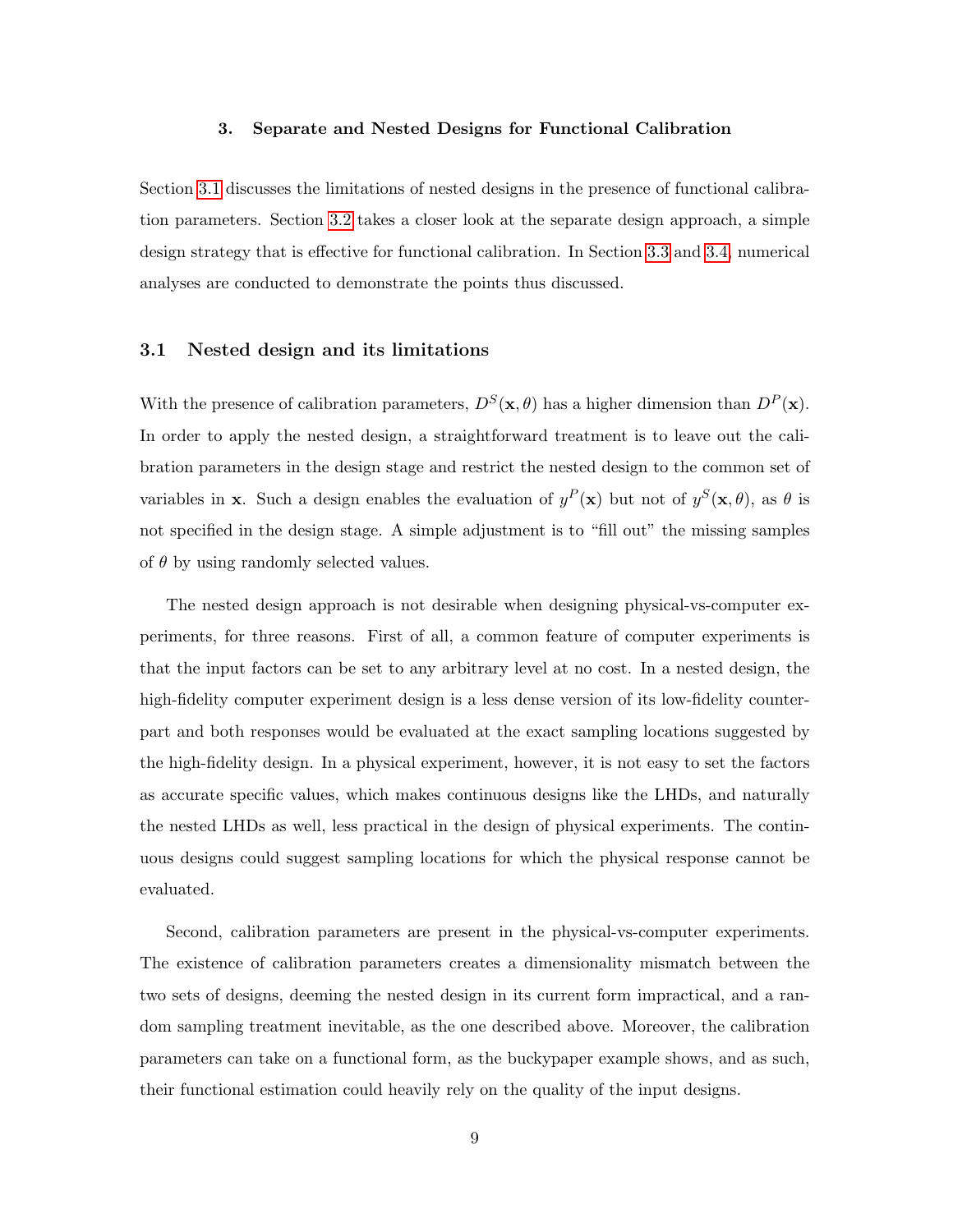Third, the data ratio parameter s in a nested design can only take positive integer values, namely  $s = \{2, 3, \ldots\}$ . Given the high cost that is often associated with the physical experiments as in the case of the buckypaper fabrication, it is impractical to set the parameter s to a value higher than 2. A large value for s makes the size of the design for the physical experiments increase drastically and the design would quickly become infeasible, because the current design for the computer experiment becomes the design for its physical counterpart in the next iteration of the sequential procedure. Practically, the data ratio parameter s is fixed at the value of 2 throughout the sequential design process, but doing so takes away the flexibility of varying the data amount ratio, when needed, to achieve a better physical-to-simulation data balance.

# <span id="page-9-0"></span>3.2 Separate designs for calibration

As its name implies, *separate design* handles the physical and computer experiment designs independently through two separate sequential design processes. The integration between the two designs takes place in the linkage modeling step as opposed to in the design phase. The steps of generating a separate design are explained in Algorithm [1.](#page-10-0) Here, one could use two different design methods,  $\mathcal{M}^P$  and  $\mathcal{M}^S$ , to generate the physical and computer simulation designs, respectively, depending on the application of interest. For instance, an experimenter can choose a classical factorial design for the physical experiment, while using a space-filling design for the computer experiment.

Admittedly, the separate design is a naive approach. But surprisingly, when designing for functional calibration, separate designs could have desirable properties in practice. Separate designs generate the physical and computer experiment designs without concerning the dimensionality constraint, enabling reliable calibration, whether constant or functional, using Equations [\(2\)](#page-5-0) and [\(3\)](#page-6-0), respectively. Moreover, as shown in Algorithm [1,](#page-10-0) separate designs give the experimenter the choice of different design strategies for the physical and computer experiments. Given the different nature of the physical and computer experiments, such advantage can be meaningful in practice. Additionally, separate designs entertain a full flexibility in varying the physical-to-simulation data amount ratio at each iteration of the sequential procedure, which is a flexibility lacking in the nested designs.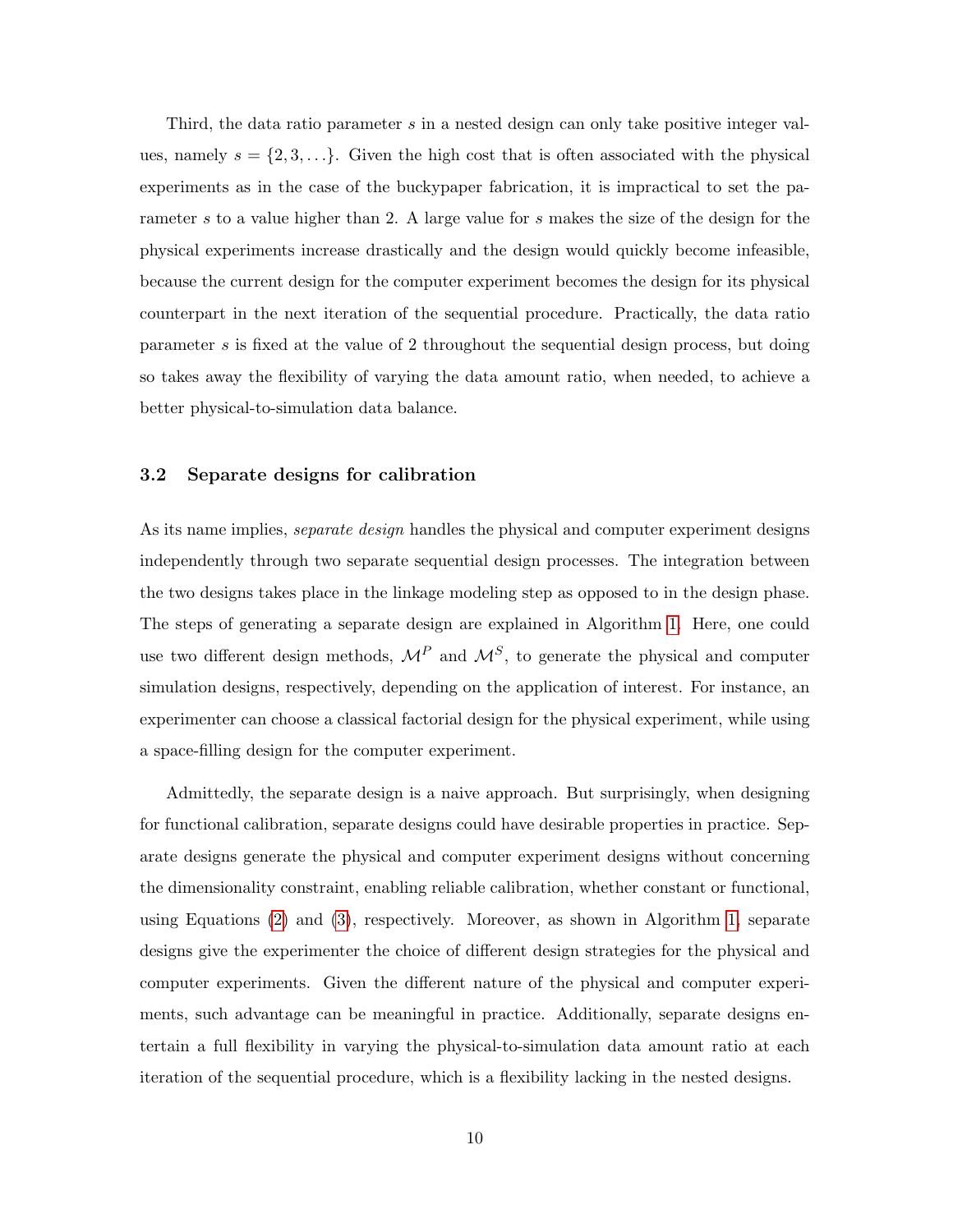<span id="page-10-0"></span>Algorithm 1 Separate sequential design for physical-vs-computer experiments with functional calibration parameters.

- 0. Set the design threshold  $N^P$ .
- 1. Let  $d = p + c$ , where p and c are the number of observable variables and calibration parameters, respectively.
- 2. Specify the sampling methods,  $\mathcal{M}^P$  and  $\mathcal{M}^S$ , used to generate the physical and computer experiment design points, respectively.
- 3. At  $i = 1$ , randomly initialize a *p*-dimensional design for  $D_i^P$  and a *d*-dimensional design for  $D_i^S$ .

repeat

- 4. Evaluate  $y^P$  and  $y^S$  associated with  $D_i^P$  and  $D_i^S$ , respectively.
- 5. Estimate  $\theta(\mathbf{x})$  by solving Equation [\(3\)](#page-6-0).
- 6. Integrate the physical and simulation data using Equation [\(1\)](#page-4-0).
- 7. Use  $\mathcal{M}^P$  to find  $\mathbf{x}_{new}^P$  and  $\mathcal{M}^S$  to find  $(\mathbf{x}^S, \theta^S)_{new}$ . Concatenate  $D_i^P$  and  $\mathbf{x}_{new}^P$  to form  $D_{i+1}^S$ , and  $D_i^S$  and  $(\mathbf{x}^S, \theta)_{new}$  to form  $D_{i+1}^S$ . Now,  $n^P$  is set to the current number of design points in  $D_{i+1}^P$ .

until  $n^P \ge N^P$ 

One of the drawbacks of separate designs, however, is that such designs cannot ensure that  $y^P$  and  $y^S$  are evaluated at the same locations  $x^P$ , which is required in the linkage phase. When there is no observed  $y<sup>S</sup>$  at a location, the prediction based on its surrogate model is then used as a substitute in the linkage model. Nested designs, on the other hand, were specifically devised to ensure the co-location of  $y^P$  and  $y^S$  at  $\mathbf{x}^P$ 's through the nesting property, so that the substitution of  $y^S$  by  $\hat{y}^S$  is not needed. On the other hand, nested designs are not entirely free of involving a surrogate model, as the inclusion of calibration parameters into nested designs requires the use of surrogate model predictions to enable the estimation of calibration parameters. Separate designs also do not consider the relative location of  $D^{S}(\mathbf{x}) \setminus D^{P}(\mathbf{x})$  with respect to  $D^{P}(\mathbf{x})$ , while nested designs account for such relative design configuration which provides a higher explorative capability for the input space of the observable variables.

It is apparent that in the presence of calibration parameters, separate and nested designs could have their own pros and cons. A question of interest is to investigate the merits of each strategy with respect to the calibration framework. Our research suggests that three performance influencing factors should guide the choice of the appropriate design approach. The three factors are: the computer experiment data amount  $n^S$ , the physical data amount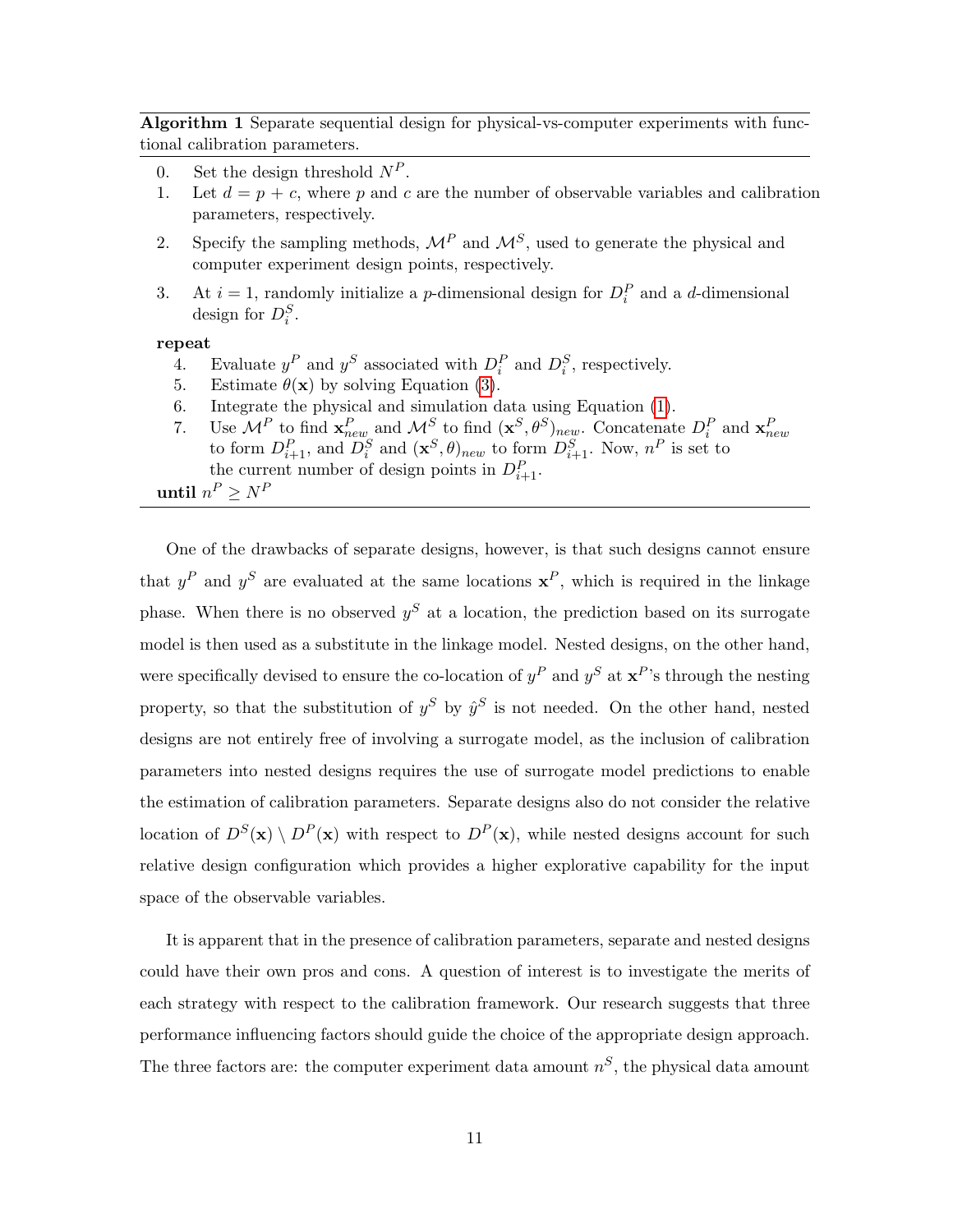$n^P$ , and the form of the calibration parameter  $\theta$ .

As more computer experiment data become available, that is,  $n<sup>S</sup>$  gets larger, the confidence in a trained surrogate model to accurately reconstruct the unknown function  $y^S(\cdot)$ increases. When  $\hat{y}^S \approx y^S$ , the adverse impact due to lacking co-location of inputs that separate designs suffer from, is reduced. This observation suggests that the performance of separate designs improves when  $n<sup>S</sup>$  is large. This condition can be easily satisfied when the computer experiment is cheap, because it can be executed in a large number of runs. The total flexibility of the physical-to-simulation data ratio in separate designs makes it possible to take full advantage of a cheap computer experiment at each iteration in a sequential procedure, as opposed to nested designs that restrict the data ratio to 1-to-2.

The performance of separate designs also tends to improve when the amount of physical data,  $n^P$ , is large. Considering the cost of physical experiments relative to their computer experiment counterparts, the amount of computer experiment data will be even greater when there are plenty of physical data. Following the logic explained above, the disadvantage of separate designs in terms of lacking the co-location is then greatly alleviated. In the meanwhile, larger sample sizes of both physical and computer experiment data improve the quality of estimation of the calibration parameters, especially if they are of a functional form, e.g., the  $\theta(\mathbf{x})$  in the buckypaper example. In general, functional estimations are known to be data-dependent/intensive. Nested designs, which do not account for the presence of calibration parameters in the design stage and do not make use of a cheaper computer experiment by acquiring more data, can be prone to poor functional estimation. It is therefore not surprising that nested designs are often followed by estimating a constant  $\theta^*$ through the fixed-value calibration. In the separate designs, on the other hand, the calibration parameters are considered as part of the design inputs and the physical-to-simulation data balance could be adjusted accordingly to ensure a good estimation capability even for functional calibration.

The discussion on the above two factors leads us to expect that when  $\theta$  is of a functional form, the separate designs allow for a better performance than the nested designs as the sequential procedure progresses and the data amounts get greater, which we do observe in our numerical analyses. On the other hand, in the simple and traditional case, where  $\theta$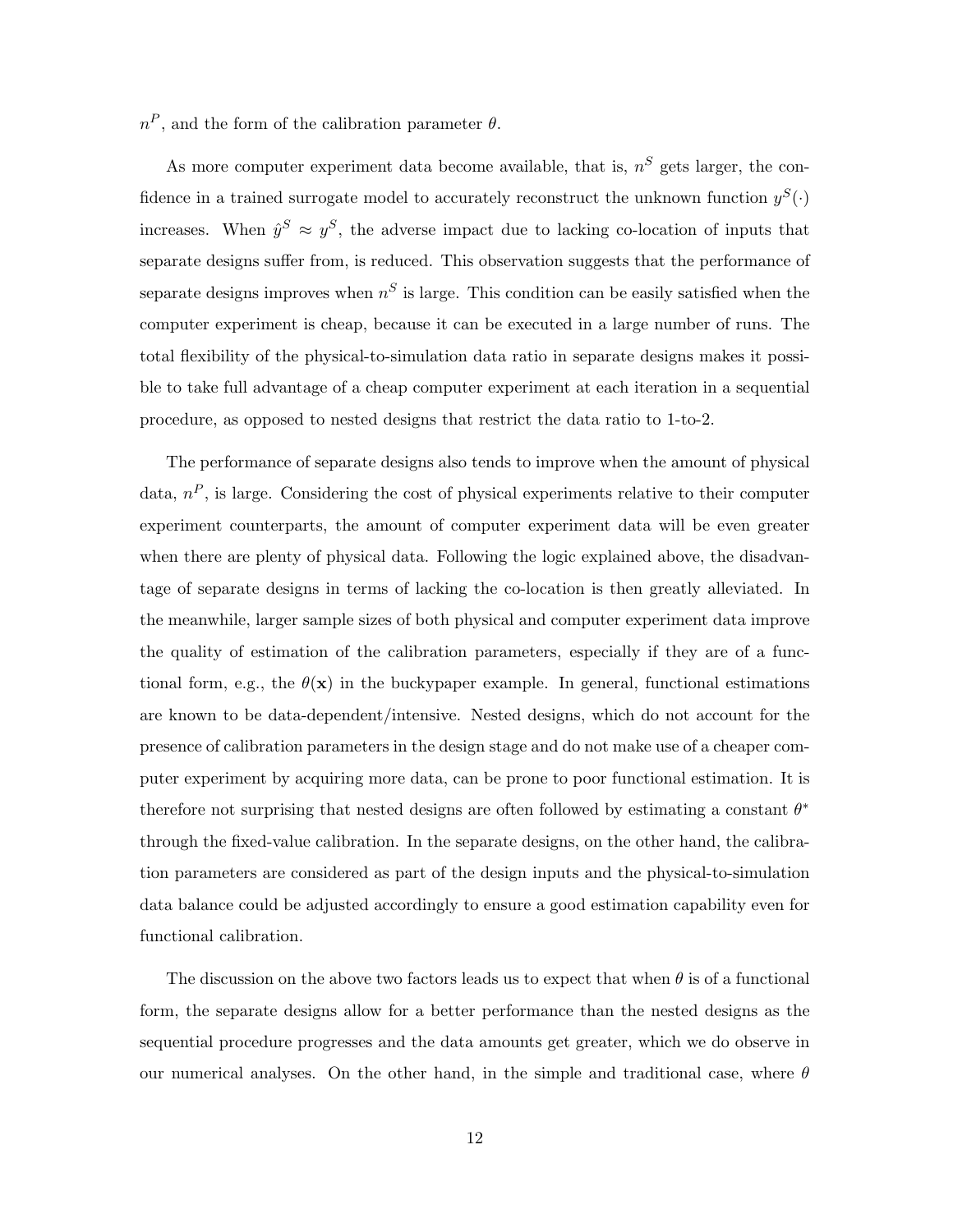has a fixed and unknown value, we should not expect a notable difference between the two approaches.

The third performance-influencing factor is the form of the calibration parameter in the application of interest. Naturally, a complex functional relationship  $\theta(\mathbf{x})$  needs more care in selecting the sampling locations. In the meanwhile, it becomes less reasonable to assume it a fixed constant as in the fixed-value calibration formulation. We therefore expect separate designs which are suitable for the more general functional calibration setting to show a greater advantage over nested designs when  $\theta(\mathbf{x})$  is of a nonlinear form with increasing complexity.

# <span id="page-12-0"></span>3.3 Numerical analysis

<span id="page-12-1"></span>To demonstrate the above-mentioned points, consider the following simulated example where the physical response is given by  $y^P = \exp(\frac{x}{10}) \sin(x) + \epsilon$ , and  $\epsilon \sim \mathcal{N}(0, 0.05)$ . The associated computer model is imperfect and its response is given by  $y^S = \exp(\frac{x}{10}) \sin(x) (\frac{x}{2\theta})$  –  $\left(\frac{x-1}{9}\right)$  $\frac{-1}{9}$ )<sup>2</sup>. The true function relating the observable variable  $x \in [\pi, 3\pi]$  to the calibration parameter  $\theta \in [0.5\pi, 1.5\pi]$  is  $\theta(x) = \frac{x}{2}$ . The physical, computer simulation and calibration response surfaces are illustrated in Figure [1.](#page-12-1)



Figure 1: The simulation response as a function of both x and  $\theta$  in 3D, the physical response as a function of x only (dashed line), and the calibration function  $\theta(x)$  (crosses).

We compare three approaches, which are: a separate design followed by functional calibration, a separate design that uses cheap computer experiments followed by functional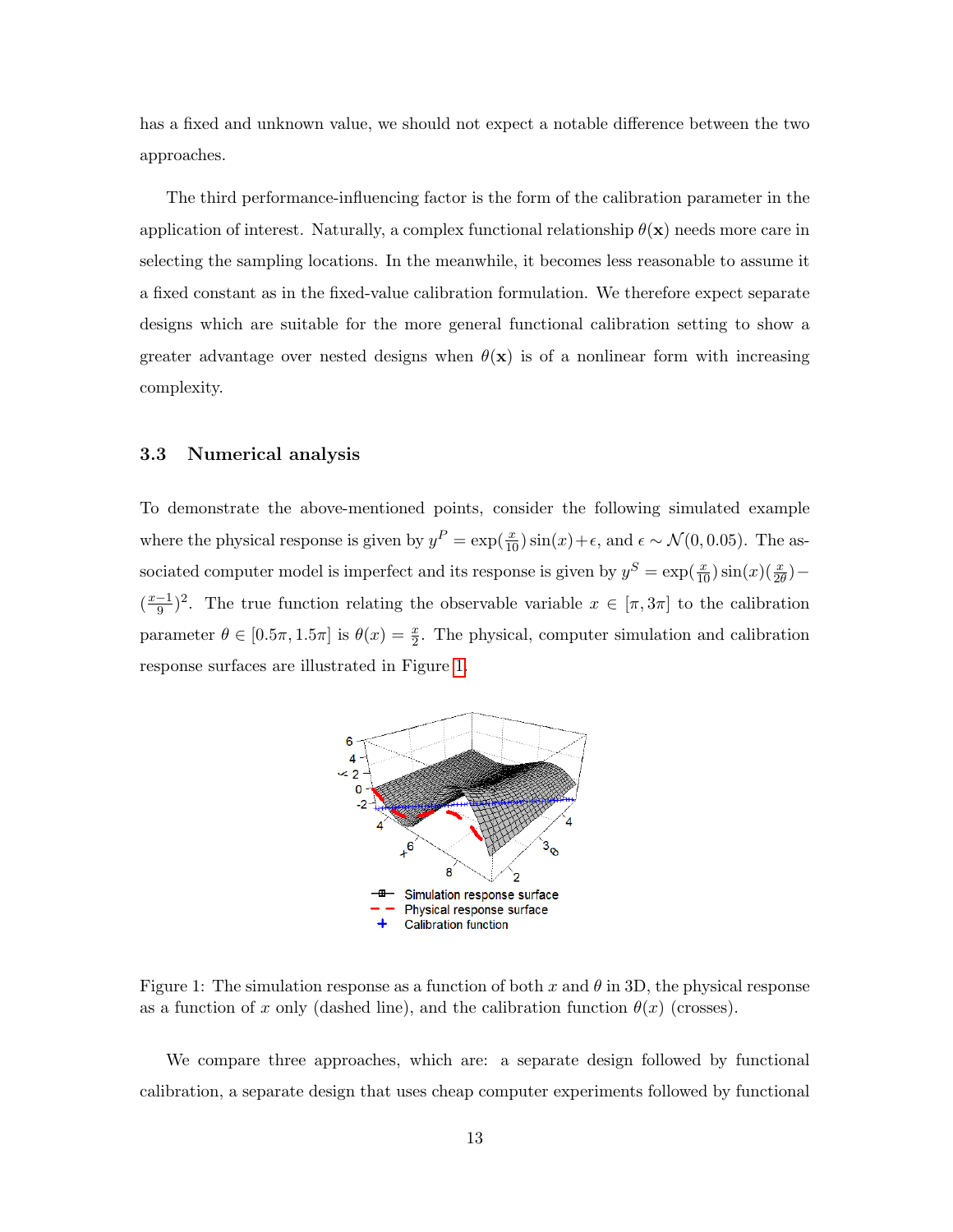calibration, and a nested design followed by fixed-value calibration. The three approaches are simply referred to as the separate design, the cheap separate design, and the nested design, respectively.

For the separate design approaches, the MES criterion is used to generate two individual designs of different dimensions, namely a 1-D design for x and a 2-D design for  $(x, \theta)$ . The two designs are then fed into the functional calibration by solving Equation [\(3\)](#page-6-0). Prediction at a new location x' is computed by plugging  $(x', \theta(x'))$  into a Gaussian process model, trained on the computer experiment data  $\{(x_i^S, \theta_i, y_i^S); i = 1, ..., n^S\}$  and adjusted by the physical responses. For the nested design approach, we generate a 1-D nested LHD for x. A vector of random values is chosen for the calibration parameter for the purpose of evaluating  $y^{S}(x, \theta)$ . We then use the physical and computer experiment responses to find a fixed constant  $\theta^*$  that minimizes Equation [\(2\)](#page-5-0). Prediction at a new location  $x'$  is then made by plugging  $(x', \theta^*)$  into the Gaussian process model, trained on  $\{(x_i^S, \theta_i, y_i^S); i = 1, ..., n^S\}$ and adjusted by the physical responses.

In the approach besides the cheap separate design, the prediction performance is evaluated at sample sizes of proportional physical-to-simulation ratios, namely  $(n^P, n^S) = \{(1,$ 2); (2, 4); (4, 8); (8, 16); (16, 32); (32, 64); (64, 128)}. Those sample sizes are chosen to maintain the amount ratio constrained by the nested LHDs. In the cheap separate design, because obtaining computer experiment data is assumed to be relatively cheaper, the physical-to-simulation data ratio is no longer restricted to 1-to-2. Specifically, we fix  $n<sup>S</sup> = 128$  at each iteration regardless of the physical data amount used.

For the purpose of comparison, 3 random test sets, each with 10 points uniformly spread over the input region and 3 random design sets, are used. Given a set of design points, the physical and computer experiment data are generated and the trained linkage model of Equation [\(1\)](#page-4-0) is used to make predictions at each of the 10 points in one of the test sets. Then, a root mean squared error (RMSE) is computed for this design-test combination. Repeat this process for all nine design/test combinations for each design scenario. Eventually, the average root mean squared error from all nine combinations along with its standard deviation, are reported as the performance measure of a design approach.

Figure [2](#page-14-0) presents the performance of each design approach as the data amount increases,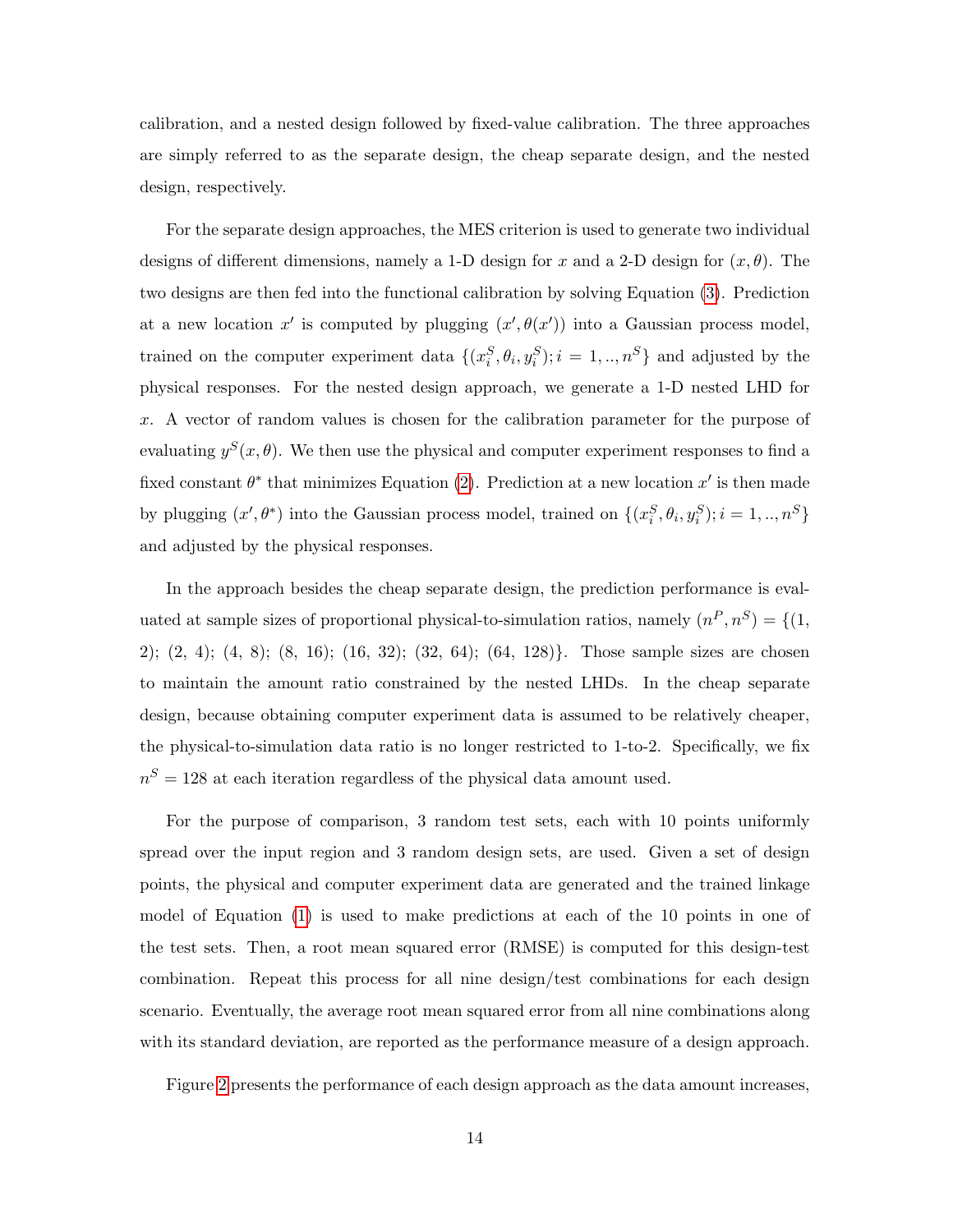in which the horizontal axis is the amount of the physical experiment data,  $n^P$ . The separate design and nested design approaches have a specific corresponding  $n<sup>S</sup>$  that increases proportionally with  $n^P$ . We note that the nested design outperforms the separate design at the small sample sizes. As the data amount increases, however, this order is reversed. The superiority of a functionally calibrated separate design over a fixed-value calibrated nested design is much as anticipated. The cheap separate design further demonstrates the advantage of separate designs: in relaxing the data ratio constraint, RMSEs can be further lowered.

<span id="page-14-0"></span>

Figure 2: The average RMSE and its standard deviation of different design approaches as the data amount increases. SFC: Separate design followed by functional calibration; SFC-2: Separate design that uses cheaper computer experiments followed by functional calibration; NFVC: Nested design followed by fixed-value calibration.

We would like to further demonstrate the message using examples of higher dimensional inputs. We consider two additional simulated examples of higher dimensions. For the second simulated example, the physical design consists of two observable variables  $(p = 2)$ , denoted by  $x_1$  and  $x_2$ , and the physical response is given by  $y^P = \exp(\frac{x_1}{10}) \sin(x_2) + \epsilon$ ,  $\epsilon \sim \mathcal{N}(0, 0.05)$ . The simulation design consists of two observable variables and one calibration parameter, where the simulation response is given by  $y^S = \exp(\frac{x_1}{10})\sin(x_2)(\frac{x_2}{2\theta}) - \sqrt{\frac{x_2}{5}}$ , such that  $\theta(x_2) = \frac{x_2}{2}$  is a linear univariate function,  $(x_1, x_2) \in [\pi, 3\pi]$ , and  $\theta \in [0.5\pi, 1.5\pi]$ . In the third simulated example, the physical design consists of four observable variables  $(p = 4)$ , where the physical response is given by  $y^P = 0.25x_1^2 + 0.75x_2 + 0.5x_3 + 0.25x_4 + \epsilon$ ,  $\epsilon \sim \mathcal{N}(0, 0.05)$ .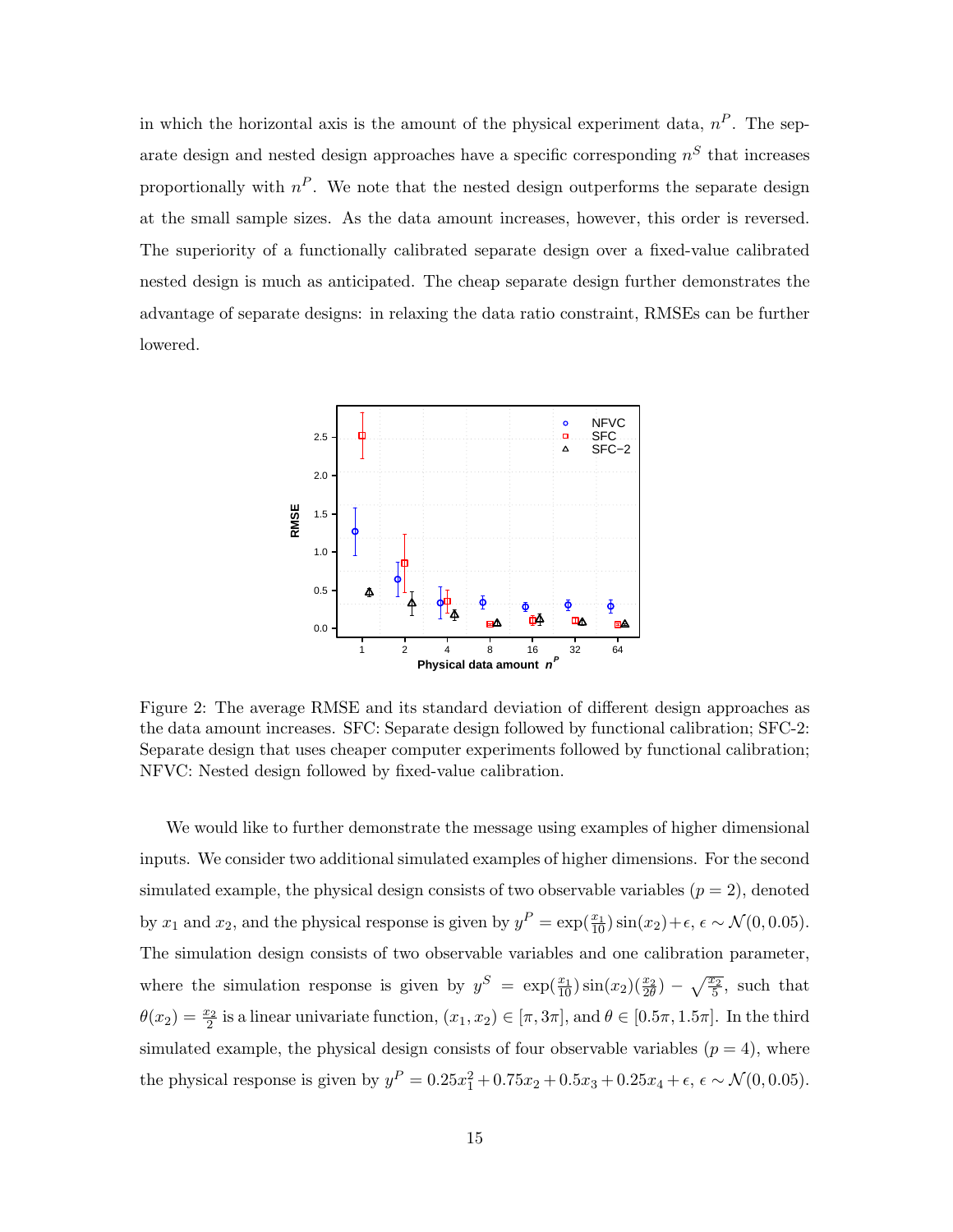The simulation design consists of four observable variables and one calibration parameter, where the associated response is given by  $y^S = \frac{(x_1^2 + 3x_2)^2}{8\theta} + 0.5x_3 + 0.25x_4 - \frac{x_1x_2}{5}$ , such that  $\theta(x_1, x_2) = \frac{x_1^2 + 3x_2}{2}$  is a bivariate quadratic function,  $(x_1, x_2, x_3, x_4) \in [1, 2]$ , and  $\theta \in [2, 3.5]$ .

Figure [3](#page-15-0) presents the comparison between the separate design and the nested design for these high-dimensional examples. It is apparent that the findings suggested in the single dimension simulated examples are extendable to their high-dimensional peers. Moreover, it appears that, as the calibration function  $\theta(\mathbf{x})$  takes on a more complicated functional form, as the one in the third simulated example, the advantage gained by adopting the separate design appears to be more notable.

<span id="page-15-0"></span>

Figure 3: The left panel is for  $p = 2$  and the right panel is for  $p = 4$ . SFC: Separate design followed by functional calibration; SFC-2: Separate design that uses cheaper computer experiments followed by functional calibration; NFVC: Nested design followed by fixedvalue calibration.

To summarize the analysis, a separate design is expected to be more advantageous than a nested design in the intermediate and later stages of a sequential design procedure. The merits of a nested design are continuously taxed by its inability to capture the nature of the calibration parameter and its constrained physical-to-simulation data ratio. Generally speaking, only when data-scarcity of both sets of experiments is the dominant trait would a nested design provide a relatively competitive performance. On the other hand, if the computer experiment data is significantly cheaper than their physical counterparts, a separate design is preferred for its ability to exploit the information in a denser computer experiment design grid. Moreover, if  $\theta(x)$  is known a priori to be sufficiently complex, the advantage brought by separate designs in capturing this relationship ultimately favors its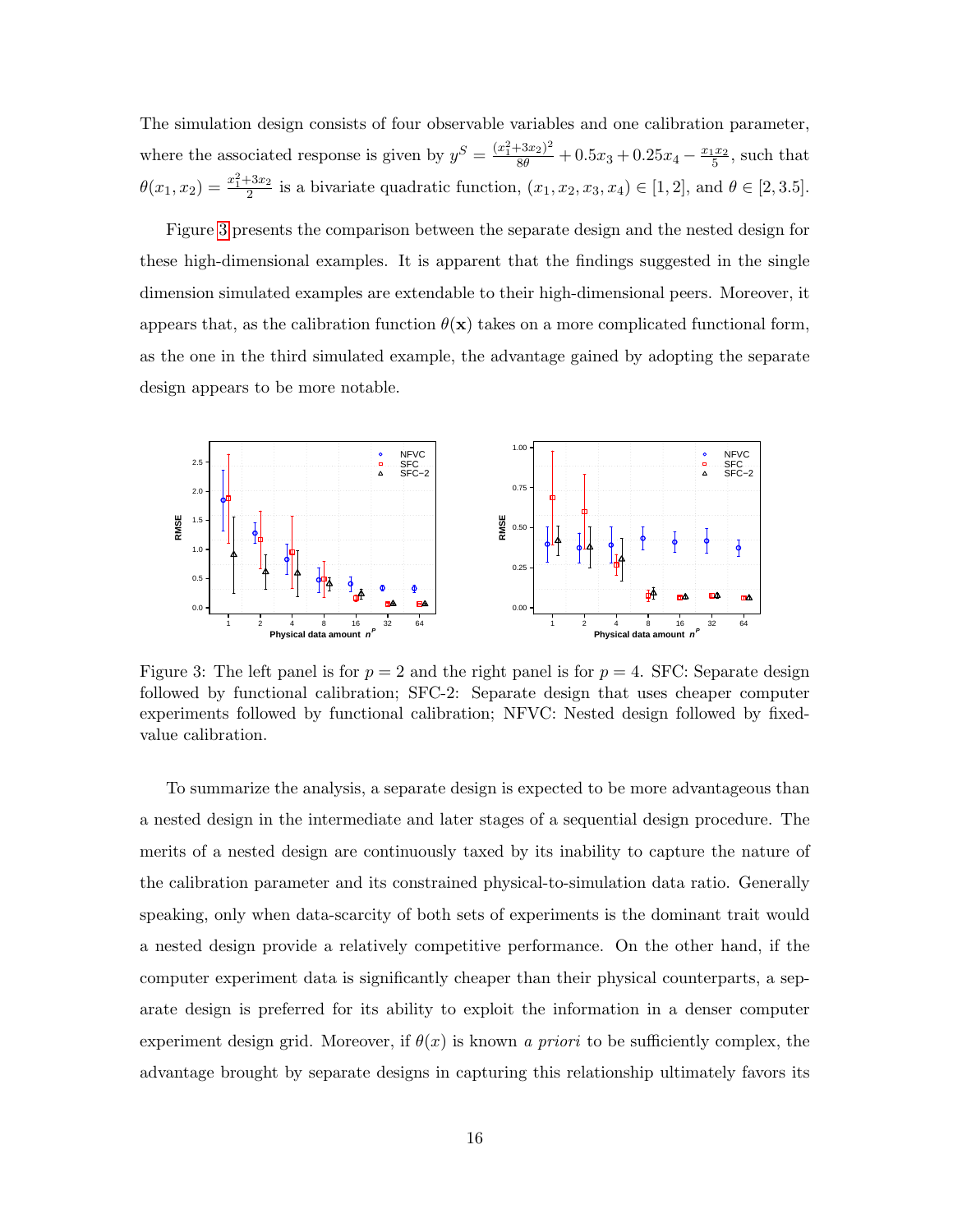<span id="page-16-1"></span>

| Scenario | Formula                                                             |
|----------|---------------------------------------------------------------------|
|          | $y^S = \exp(\frac{x}{10}) \sin(x) (\frac{x}{20})$                   |
|          | $y^S = \exp(\frac{x}{10}) \sin(x) (\frac{x}{20}) - 0.25$            |
|          | $y^S = \exp(\frac{x}{10}) \sin(x) (\frac{x}{20}) - (\frac{x-1}{9})$ |

Table 1: Response functions for the computer models.

use over nested designs. In practice, a calibration parameter  $\theta(\cdot)$  is oftentimes known to be functional but its specific form is unknown. Then, it is safer to employ the separate design strategy under such circumstance.

# <span id="page-16-0"></span>3.4 Further Discussion

In this subsection, we discuss the issue of identifiability, which has been repeatedly raised in the calibration literature [\(Loeppky et al. 2006;](#page-26-12) [Arendt et al. 2012;](#page-25-10) [Tuo and Wu 2015\)](#page-27-0). Simply speaking, identifiability arises in the context of calibration, when the computer model's deviation from the physical system is sufficiently sizeable, deeming the effect of the calibration parameter and that of the model bias indistinguishable. In order to explore that issue, we compare three variants of the first simulated example presented in Section [3.3.](#page-12-0) The three variants have the same physical response given by  $y^P = \exp(\frac{x}{10}) \sin(x) + \epsilon$ , and  $\epsilon \sim \mathcal{N}(0, 0.05)$ , but the associated computer models are different and their response functions are given in Table [1.](#page-16-1)

In the first scenario, the computer model has no model bias and the only source of discrepancy between the simulation and physical system comes from the unknown calibration parameter. Should the true  $\theta(x)$  be known, the outputs from the computer model would exactly match those of the physical system. The second and third scenarios represent the response functions of an "imperfect" computer model, in which there is an inherent bias between the simulation and physical responses. The third scenario includes a model bias term of a complex functional form; this third scenario is what was used in the study in Section [3.3.](#page-12-0) Given these three scenarios, we take a deeper look into the functional calibration estimation procedure, as well as the resulting predictive performance.

Specifically, we compare the three scenarios in Figure [4](#page-17-0) using two metrics: the calibration error and the model prediction error. The calibration error, denoted by  $Err_c$ ,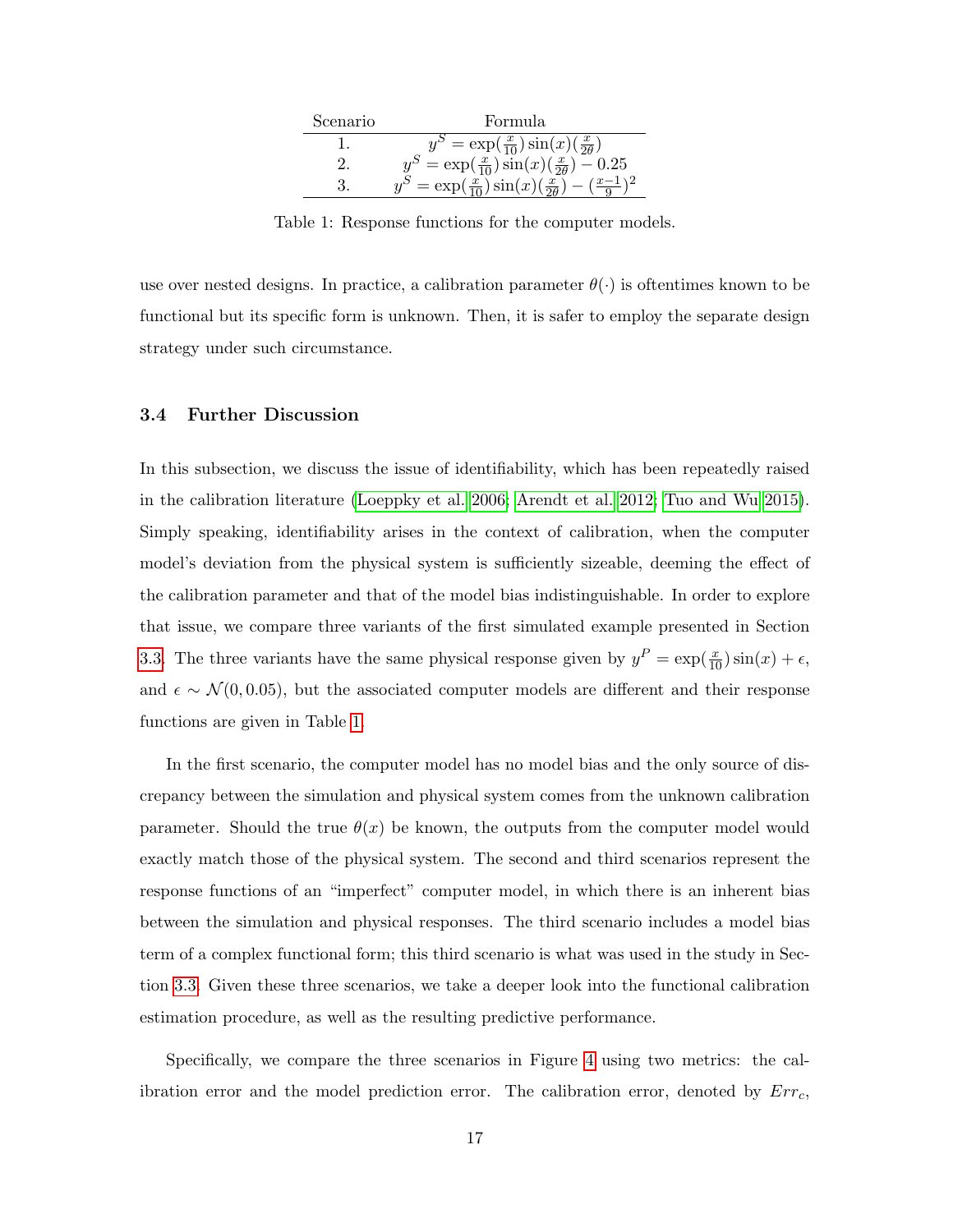represents the discrepancy between the estimated and the true calibration parameter, as defined in Equation [\(4\)](#page-17-1).

<span id="page-17-1"></span>
$$
Err_c = \sqrt{\frac{\sum_{i=1}^{n} \left[\theta(x_i^P) - \hat{\theta}(x_i^P)\right]^2}{n^P}}.
$$
\n
$$
(4)
$$

The prediction error, in RMSE, measures how well the calibrated response surface predicts the true response at the test locations. This is the same metric presented in Figures [2](#page-14-0) and [3](#page-15-0) of Section [3.3.](#page-12-0)

<span id="page-17-0"></span>

Figure 4: The left panel presents the calibration error, whereas the right panel presents the prediction error for the three scenarios. Zero bias scenario: blue; constant bias scenario: green; and variable bias scenario: red.

By looking at the left panel of Figure [4,](#page-17-0) we note that the calibration error increases as the model's bias takes on a more severe and complex functional form, with the lowest error associated with the unbiased computer model across all sample sizes. As the sample size gets larger, i.e., more information about both the physical and simulation models is acquired through sequentially adding more design points, it appears that this effect does not vanish, but it is mitigated. This is understandable, since identifiability issues are not directly resolved by simply adding more design data, as concluded by [Arendt et al.](#page-25-10)  $(2012)$ . In the right panel, the three scenarios perform comparably when it comes to prediction accuracy.

The observation leads us to conclude that for imperfect computer models with sizeable model bias, a perfect estimation of the calibration parameters is not necessarily achievable;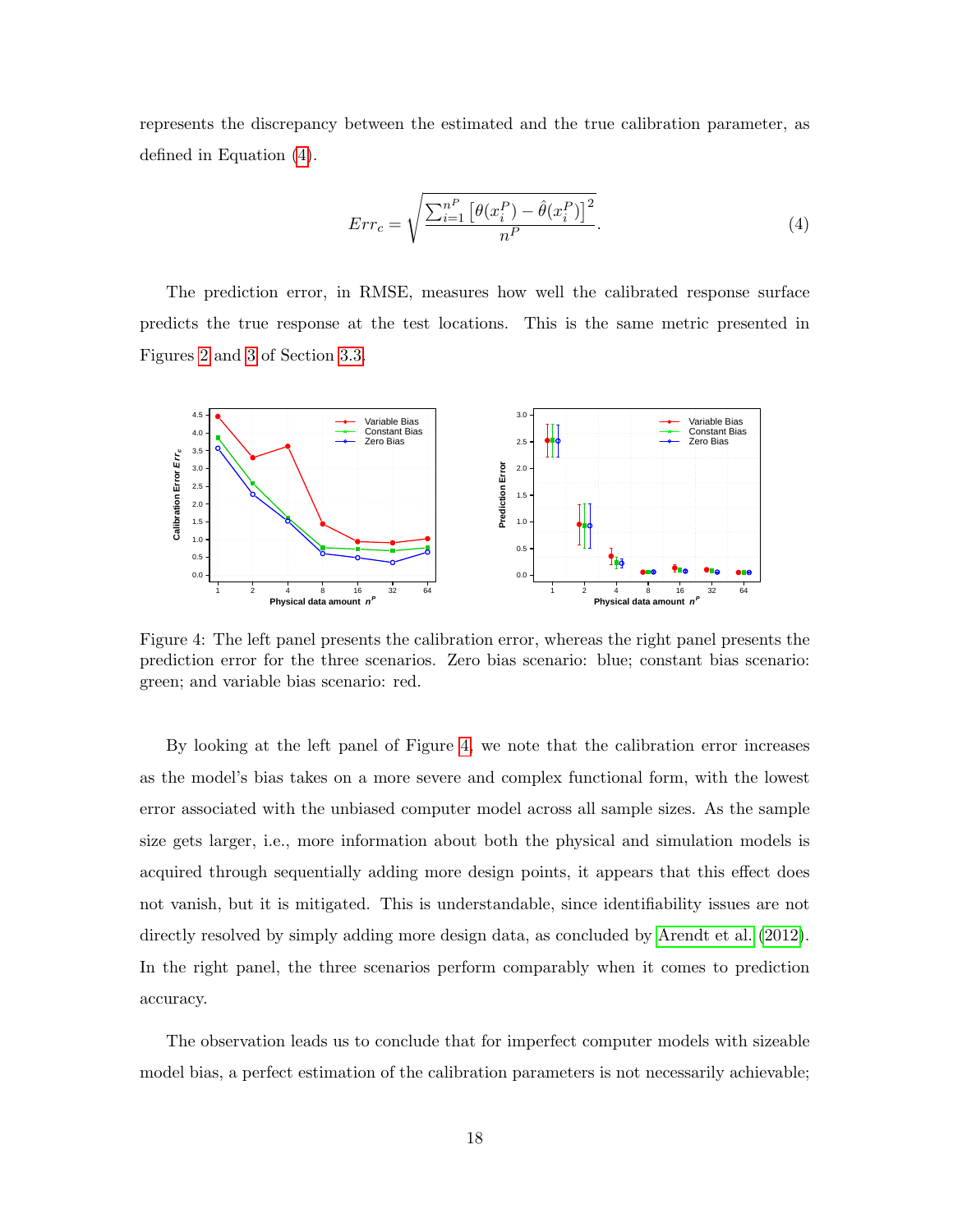that is to say, making reliable inference about the calibration parameters cannot be guaranteed. We understand that making inference about calibration parameters, especially when they are physically meaningful, is sometimes desirable in engineering applications. On the other hand, the goal of calibration, in many other applications such as originally introduced in [Kennedy and O'Hagan](#page-26-0) [\(2001\)](#page-26-0), is to align the computer model with the physical system. Such objective appears achievable, even in the presence of sizeable computer model bias. For the buckypaper fabrication example, an enhanced prediction as achieved by the calibrated computer model can help decide the optimal amount of PVA to be added, while a biased, imperfect estimation of the absorption parameter, in and by itself, does not harm the decision making process.

#### <span id="page-18-0"></span>4. Nested Designs with Functional Calibration Parameters

One of the motivations behind using separate designs is its ability to account for the dimensionality difference between the physical and computer experiment data in the presence of calibration parameters by generating two respective optimal designs. Here we propose a simple extension of the nested design by [Xiong et al.](#page-28-0) [\(2013\)](#page-28-0) so that the extended version can accommodate calibration parameters in the design phase, thus exploiting other advantages offered by the nested designs.

Recall that we have p input variables and c calibration parameters. We are interested in designing a sequential selection strategy that generates a  $p$ -dimensional physical experiment design and a d-dimensional computer experiment design at each iteration, such that  $d =$  $p + c$ . We call the resulting approach a functional calibration nested design.

Specifically, at the first iteration of the sequential procedure, a pair of d-dimensional nested LHDs are generated using the method of [Xiong et al.](#page-28-0) [\(2013\)](#page-28-0), such that  $D_1^P \subset$  $D_1^S$ . Then,  $D_1^P$  is projected onto the *p*-dimensional design subspace of input variables to form the physical design,  $\hat{D}_1^P$ . The physical and computer experiment responses are evaluated at the projected  $\hat{D}_1^P(\mathbf{x})$  and  $D_1^S(\mathbf{x}, \theta)$ , respectively. The two sets of responses are then fed to Equation [\(3\)](#page-6-0) to estimate the functional calibration. Subsequent experiments in the sequential procedure can be conducted using the augmentation property, namely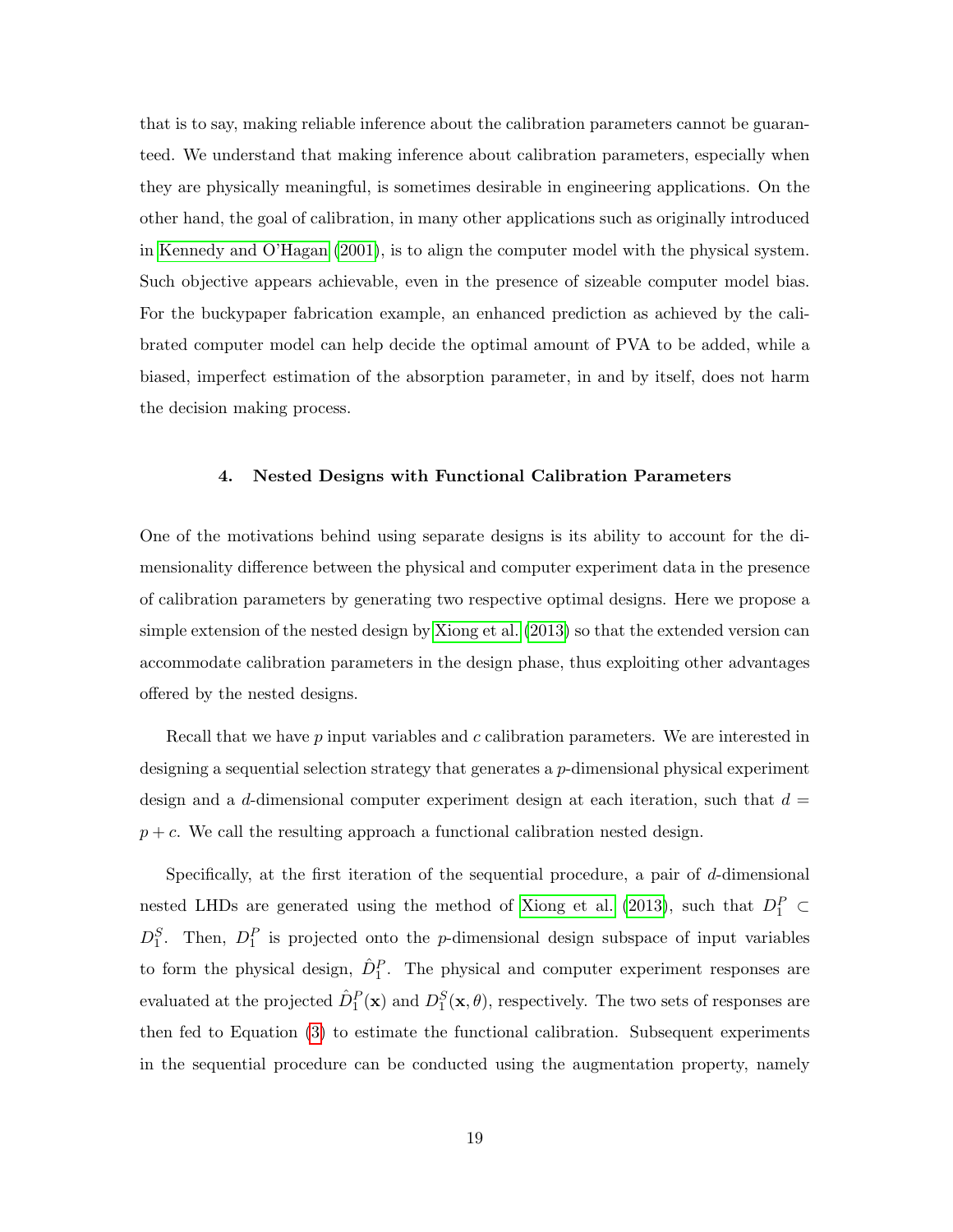augmenting  $D_1^S$  to a larger LHD to form  $D_2^S$ , and then, letting  $D_1^S$  be  $D_2^P$ , whose projection into the *p*-dimensional subspace forms again the corresponding physical design  $\hat{D}_2^P$ . The steps of generating a functional calibrated nested design are presented in Algorithm [2.](#page-19-1)

<span id="page-19-1"></span>

| Algorithm 2 Functional calibrated nested design |  |  |  |
|-------------------------------------------------|--|--|--|
|-------------------------------------------------|--|--|--|

- 1: Set design threshold  $N^P$ . Let  $d = p + c$ , where p and c are the number of observable variables and calibration parameters, respectively.
- 2: At  $i = 1$ , initialize a pair of d-dim nested LHDs  $\{D_i^P, D_i^S\}$  such that  $D_i^P \subset D_i^S$ .
- 3: Project the *d*-dimensional design  $D_i^P$  onto a *p*-dimensional space to obtain  $\hat{D}_i^P(\mathbf{x})$ .
- 4: repeat
- 5: Evaluate  $y^P$  and  $y^S$  associated with  $\hat{D}_i^P$  and  $D_i^S$ , respectively.
- 6: Feed  $\hat{D}_i^P$  and  $D_i^S$  into a functional calibration estimation to estimate  $\theta(\mathbf{x})$  by solving Equation [\(3\)](#page-6-0).
- 7: Integrate the physical and simulation data using Equation [\(1\)](#page-4-0).
- 8: Let  $D_{i+1}^P = D_i^S$ , project  $D_{i+1}^P$  onto the *p*-dimensional space to form  $\hat{D}_{i+1}^P$  and enlarge  $D_i^S$  to form a larger LHD  $D_{i+1}^S$ . Now,  $n^P$  is set to the current number of design points in  $\hat{D}_{i\pm 1}^P$ .
- 9: until  $n^P \ge N^P$

We illustrate the merit of the functional calibration nested design approach in terms of its predictive performance, likewise defined in Section [3.3.](#page-12-0) At sample sizes of  $(n^P, n^S)$  $= \{(1, 2); (2, 4); (4, 8); (8, 16); (16, 32); (32, 64); (64, 128)\},$  $= \{(1, 2); (2, 4); (4, 8); (8, 16); (16, 32); (32, 64); (64, 128)\},$  $= \{(1, 2); (2, 4); (4, 8); (8, 16); (16, 32); (32, 64); (64, 128)\},$  Algorithm 2 is employed to generate the respective physical and computer experiment designs, which are fed to a functional calibration, as in Equation [\(3\)](#page-6-0).

<span id="page-19-0"></span>Figure 8 presents the comparison between the functional calibration nested design with aforementioned three other approaches, using the three sets of simulated data from Section [3.3.](#page-12-0) Overall, the functional calibration nested design outperforms the earlier version of the nested design in nearly all data sizes. The most noticeable benefit of the functional calibration nested design is that it can improve upon the separate design at the regions where physical data size is small, so that the functional calibration nested design performs more robust than the separate design. The functional calibration nested design also competes with the cheap separate design in most of data sizes, except where physical data size is small. The functional calibration nested design keeps the data ratio restriction and does not take the full advantage of the abundance of cheap computer experiment data even if they are available; this restriction apparently hurts all forms of nested design, albeit at an alleviated degree for the functional calibration nested design.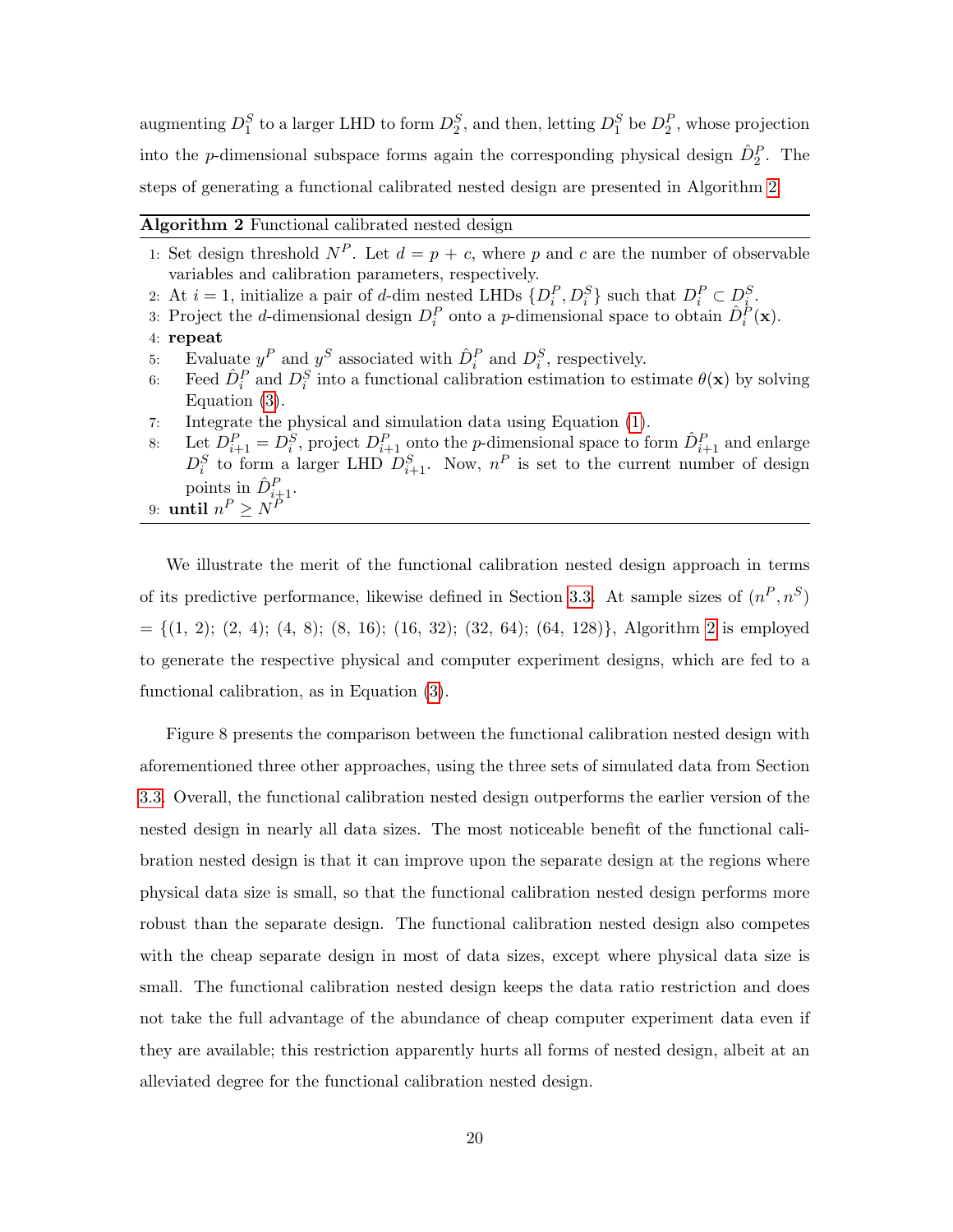

Figure 5: Comparison of the functional calibration nested design versus the other three design approaches using the three simulated datasets, where  $p = 1$  (left panel),  $p = 2$  (middle panel) and  $p = 4$  (right panel). SFC: Separate design followed by functional calibration; SFC-2: Separate design that uses cheaper computer experiments followed by functional calibration; NFVC: Nested design followed by fixed-value calibration; NFC: functional calibration nested design.

### 5. Case Studies

In this section, the merit of the sequential separate designs in the presence of functional calibration parameters is demonstrated using two real-world examples. The first example is the fabrication process of PVA-treated buckypaper, which involves a 1-D physical design and a 2-D computer simulation design. The second example is a resistance spot-welding experiment, which involves a 2-D physical design and a 3-D computer simulation design.

# 5.1 Buckypaper fabrication

We briefly explained the buckypaper fabrication process in Section 1, the full details can be found in [Wang](#page-27-13) [\(2013\)](#page-27-13). Its computer simulation model [\(Wang et al. 2017\)](#page-27-2) is based on a finite element analysis, in which each carbon nanotube is treated as a bar with certain length and diameter. Tens of thousands of the nanotubes are randomly simulated with varying sizes, locations and orientations in the hosting epoxy resin matrix. The effect of PVA is simulated as the key binding mechanism that glues the nanotubes together, so that the nanotubes form a network enhancing the tensile strength of the resulting buckypaper. To estimate the functional calibration parameter (PVA absorption rate), we use the functional calibration approach in Equation [\(3\)](#page-6-0), which was proposed in [Pourhabib et al.](#page-26-3) [\(2016\)](#page-26-3).

The data for the physical and computer experiments have already been collected in pre-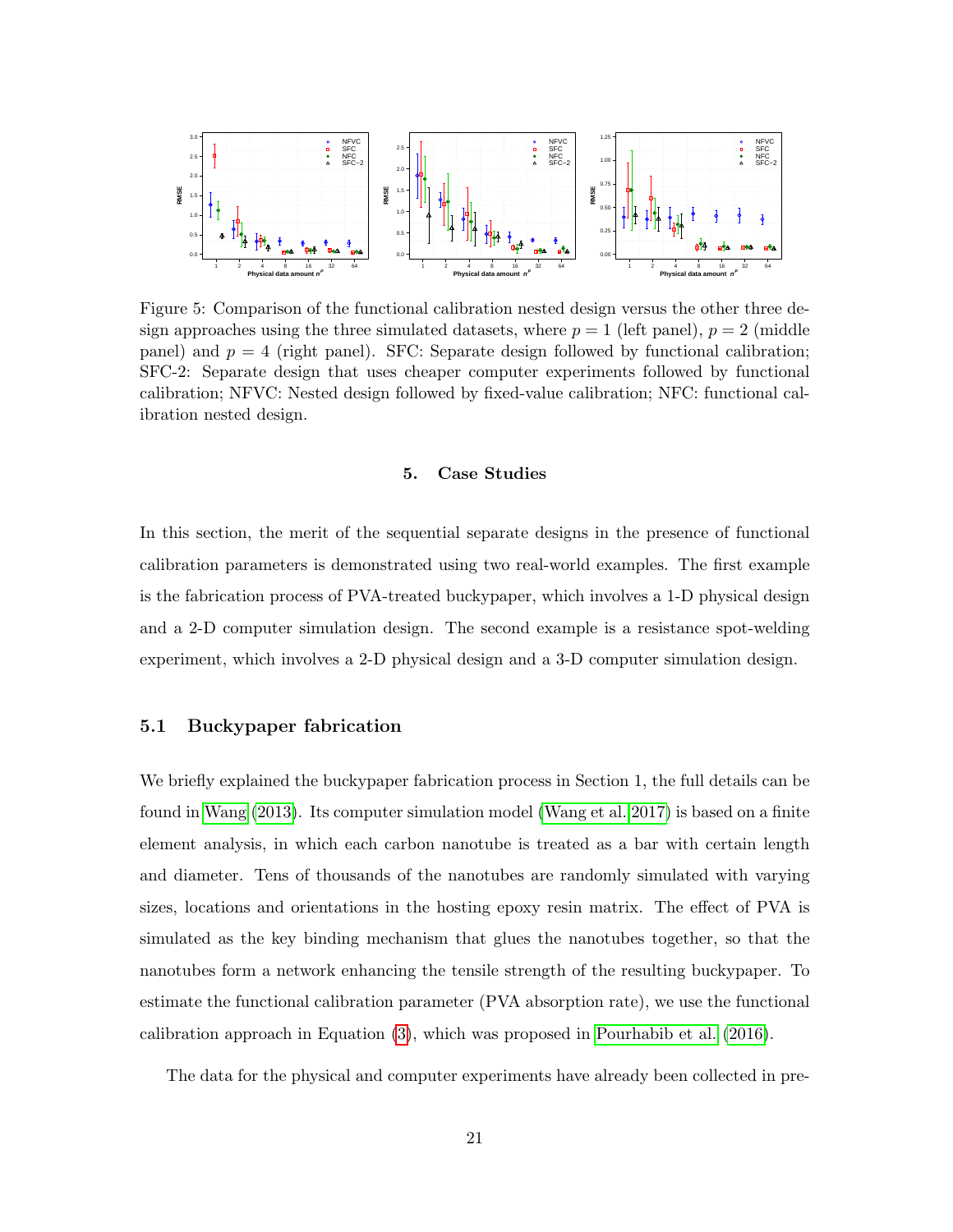vious studies. The physical experiment was run at 17 sampling locations uniformly chosen over the range of  $x \in [0.4, 1.2]$  by an increment of 0.5. As for the computer simulation data, 149 data points were obtained from the computer experiments through a non-rectangle, 2-D space-filling design; for details, please see [Pourhabib et al.](#page-26-1) [\(2015\)](#page-26-1). In this case study, the computer experiments are sufficiently cheap such that the number of simulation data points is one order of magnitude greater than that of the physical data.

Since the physical and simulation data have already been obtained from the previous experiments and they do not have the nested structure, it is not possible for us to generate the nested designs for the case study in hand. For this reason, we here test the predictive performance of the separate design strategy, specifically, the cheap separate design, by applying the MES criterion on a discrete search space. We compare the performance of the separate sequential design over a single-stage design strategy that does not account for the sequentiality but rather generates the physical design all at once by randomly sampling from the pool of available data with a designated sample size. We reserve four design points for testing and ensure that the test points are a mix of interior and peripheral points of the design region, so that we test both the interpolation and extrapolation ability of the model.

The left panel of Figure [6](#page-22-0) compares the predictive RMSE of the cheap separate design versus multiple realizations of the single-stage design. In the cheap separate design, the physical data is increased through an increment of one data point at a step, whereas the simulation data is fixed at  $n^S = 149$ .

In the left panel of Figure [6,](#page-22-0) there is a significant improvement in the performance of the cheap separate design when the number of physical data points increases from 1 to 5 but the improvement beyond that is marginal. In a sequential manner, the cheap separate design quickly learns the physical response surface, as well as the functional calibration relationship  $\theta(x)$ , so that the experimenter could possibly stop after exhausting six or seven physical data points. In doing so, it saves the time and expense in the experimental stage. By contrast, the single-stage designs suffer from a large variability in performance; in some extreme cases, say realization  $#3$ , it can exhaust nearly all the available physical resources to reach the desired level of accuracy.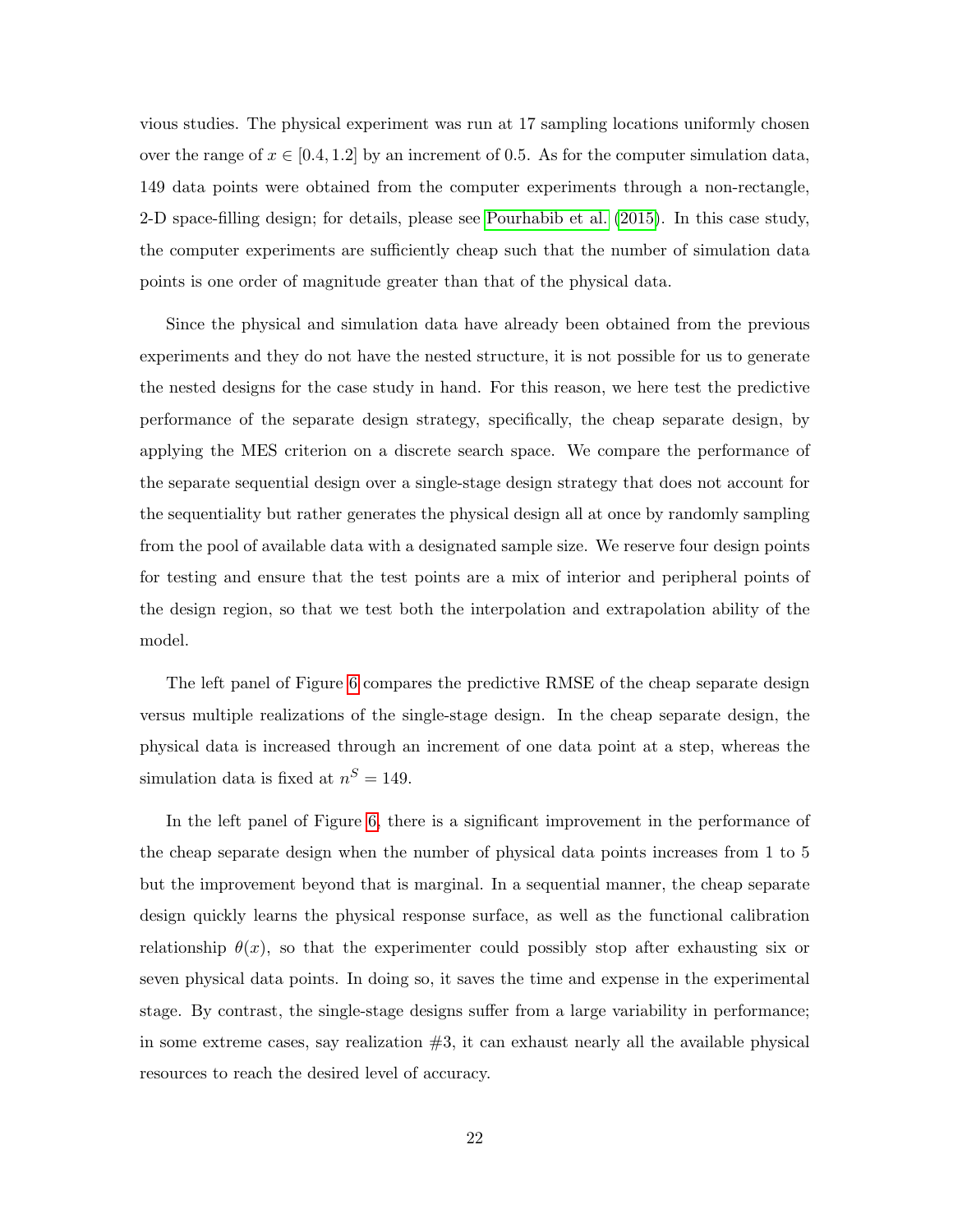<span id="page-22-0"></span>

Figure 6: Buckypaper fabrication case study: comparison of the cheap separate design with the single-stage designs (left panel) and comparison with the physical-alone and simulationalone designs (right panel).

We would also like to show the benefit of a sequential design for calibration over designs that only use the physical or the simulation data alone. Please note that when using only one source of data without the other, the calibration parameter does not play a role. When using the simulation data without the physical data, for instance, the calibration parameter can no longer be estimated and becomes a nuisance factor in prediction. For the simulation-alone design, all the 149 simulation data points are used to develop the simulation model, while in both the cheaper separate design and the physical-alone design, a sequential procedure is adopted. The right panel of Figure [6](#page-22-0) presents the percentage improvements of the cheap separate design over the other two approaches in terms of prediction accuracy. The x-axis again represents the physical data amount employed in the designs at each run.

When the physical data amount is small, the performance of the cheap separate design converges to that of the simulation-alone design because the predictive model is dominated by the simulation data. The limited information provided by a small amount of physical data is not enough to allow a quality estimation of  $\theta(x)$ . As the amount of physical data increases, cheap separate design improves upon the simulation-alone design steadily. As more and more physical data points become available, using the simulation data alone is simply not a good option anymore. The improvement made by cheap separate design over the physical-alone design initially increases, reaches a peak when there are around five physical data points, and then gradually declines afterwards. When there are enough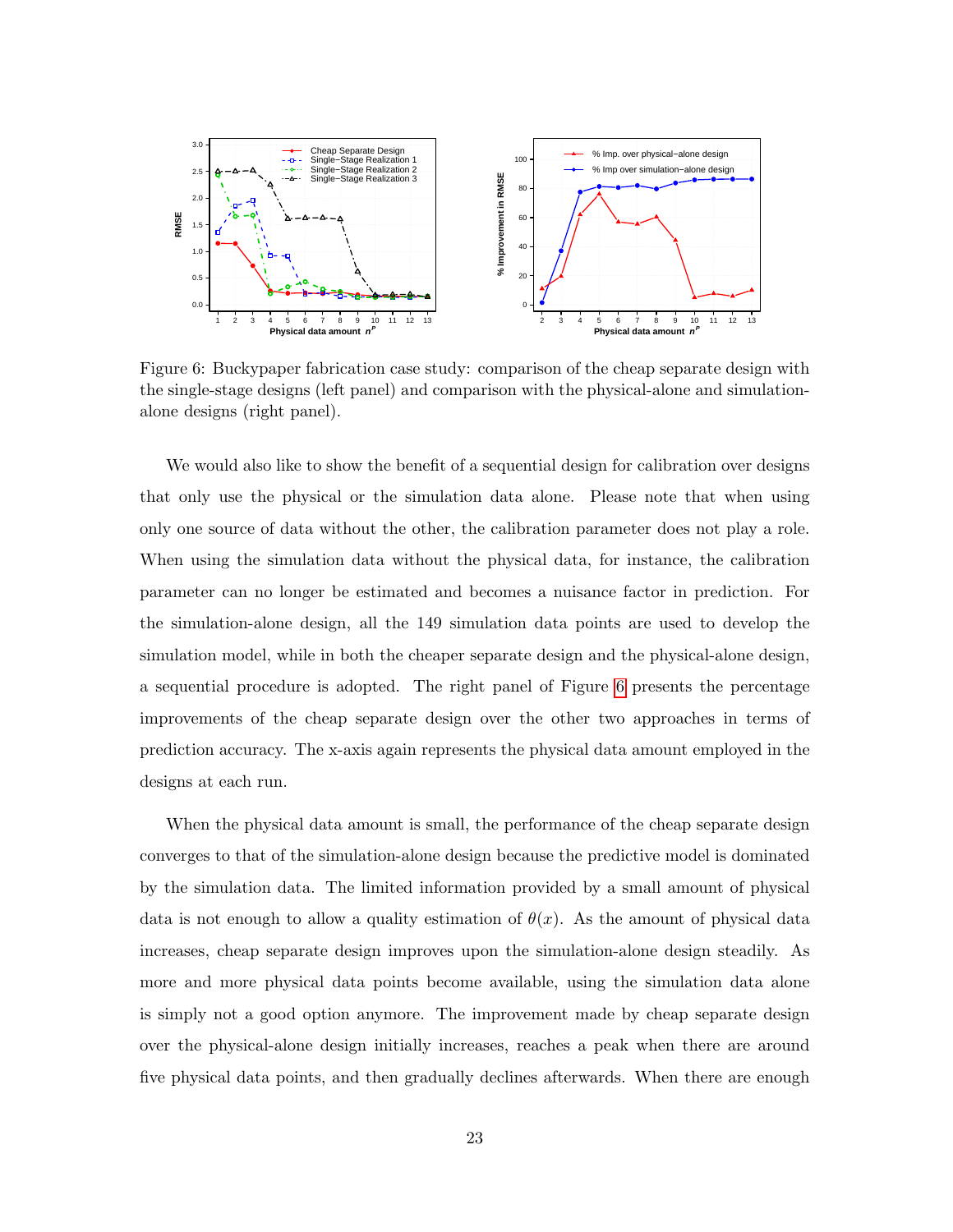physical data points, using the physical data alone gradually converges to the performance of the calibrated model. This is much expected because as physical data become denser, the under-sampling error is gradually alleviated and then using the physical data solely becomes self-sufficient. A similar finding is observed in [Pourhabib et al.](#page-26-1) [\(2015\)](#page-26-1).

# 5.2 Resistance spot-welding experiment

The second case study is a resistance spot-welding experiment that was initially studied by [Bayarri et al.](#page-25-1) [\(2007\)](#page-25-1). The observable input variables are  $x_1$ , the applied load that compresses the water-cooled copper electrodes against the two metal sheets to be welded and  $x_2$ , the electric current intensity applied to melt a local area of the sheet metals and thus weld them together. The welding action produces a weld nugget and the size of the nugget is the response y. The calibration parameter  $\theta$  in this process is the resistance at the interface, known to be a function of the localized temperature, which is in turn dependent on the combination of the applied load and the current intensity. But the resistance cannot be directly observed and its functional relation with the temperature is unknown. For this experiment,  $p = 2$ ,  $\mathbf{x} = \text{(applied load, current intensity)}^T$ ,  $c = 1$ ,  $\theta = \text{(resistance)}$ ,  $d = p + c = 3$ . Furthermore,  $\theta$  is a function of both inputs, denoted by  $\theta(x_1, x_2)$ .

<span id="page-23-0"></span>The available dataset consists of 12 physical experiment data points and 35 simulated data points from a finite element analysis. As in the buckypaper fabrication example, the cheap separate design approach is compared to a single-stage design, in which the data points are randomly sampled, all at once, from the pool of available data. Four data points are reserved for testing. The RMSE is compared in the left panel of Figure [7](#page-24-0) as the physical sample sizes increases in an increment of one data point per run. The right panel of Figure [7](#page-24-0) presents the percentage improvements of cheap separate design over both physical-alone and simulation-alone designs. This case study suggests a similar message to that resulting from the buckypaper fabrication case study.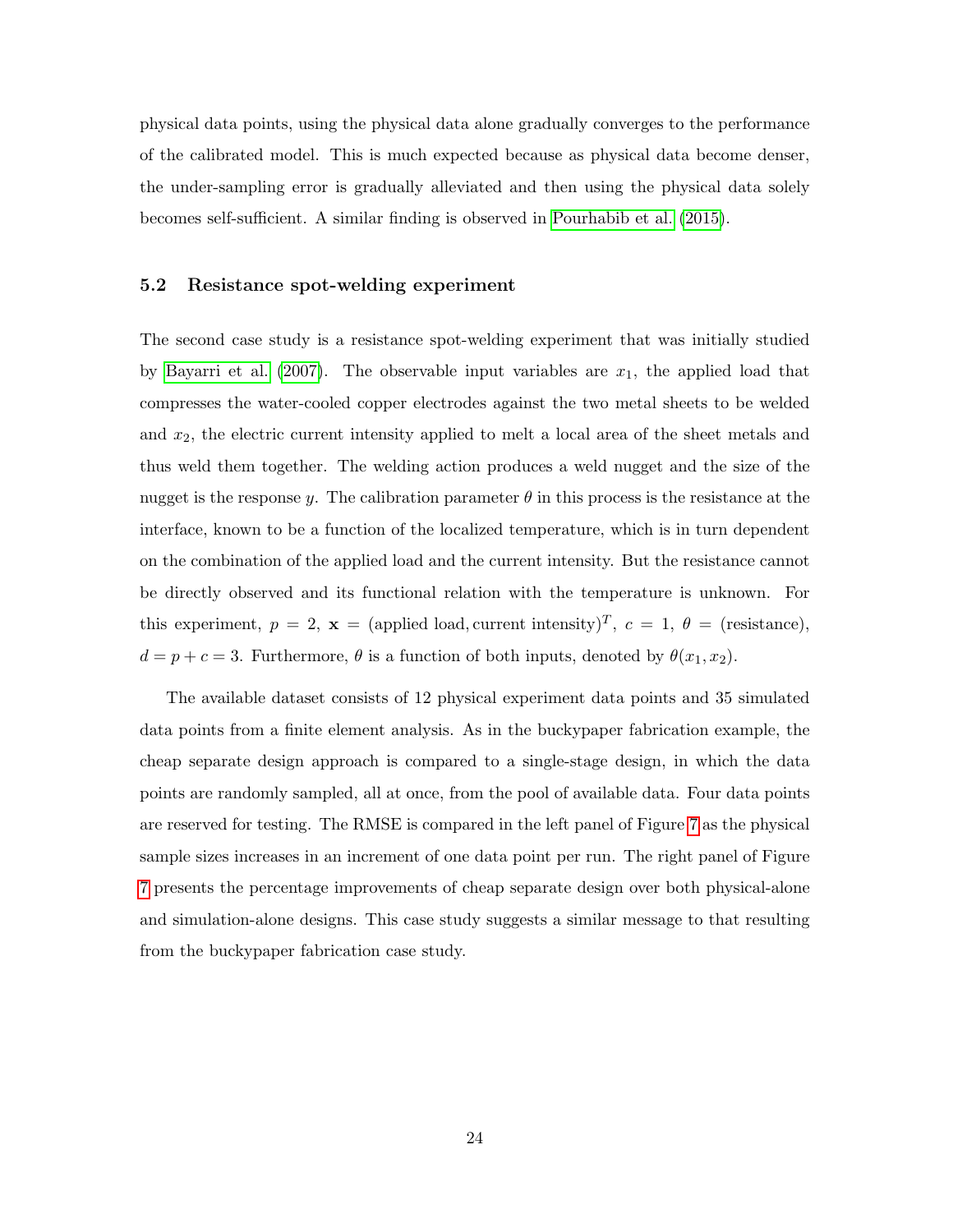<span id="page-24-0"></span>

Figure 7: Resistance spot welding case study: comparison of the cheap separate design with the single-stage designs (left panel) and comparison with the physical-alone and simulationalone designs (right panel).

# 6. SUMMARY AND CONCLUDING REMARKS

Since the emergence of the calibration framework, the associated design issues have not received enough attention. Recently, several engineering applications have been reported where calibration parameters are of a functional form and as such, their functional estimation heavily relies on the quality of designs of the inputs to the calibration. Our analysis suggests that handling the sequential designs separately for the physical experiments and for the computer experiments can offer tempting advantages to the experimenters. This is particularly true when the computer experiments are cheap enough to be executed in a large number of runs. Moreover, given the different nature of physical and computer experiments, the separate design strategy provides experimenters the flexibility to choose different design mechanisms, more fitting to the needs of the respective experiments.

Our study can be considered as a guideline for researchers, practitioners and experimenters to design their data collection procedures when combining physical and computer experimental data in the presence of functional calibration parameters. This research also calls upon both the research community and practitioners in the area of calibration and multi-fidelity analysis to look for possibly more sophisticated solutions beyond the separate design approach or our simple extension of the nested design for dealing with the different sized design spaces and the existence of functional calibration parameters.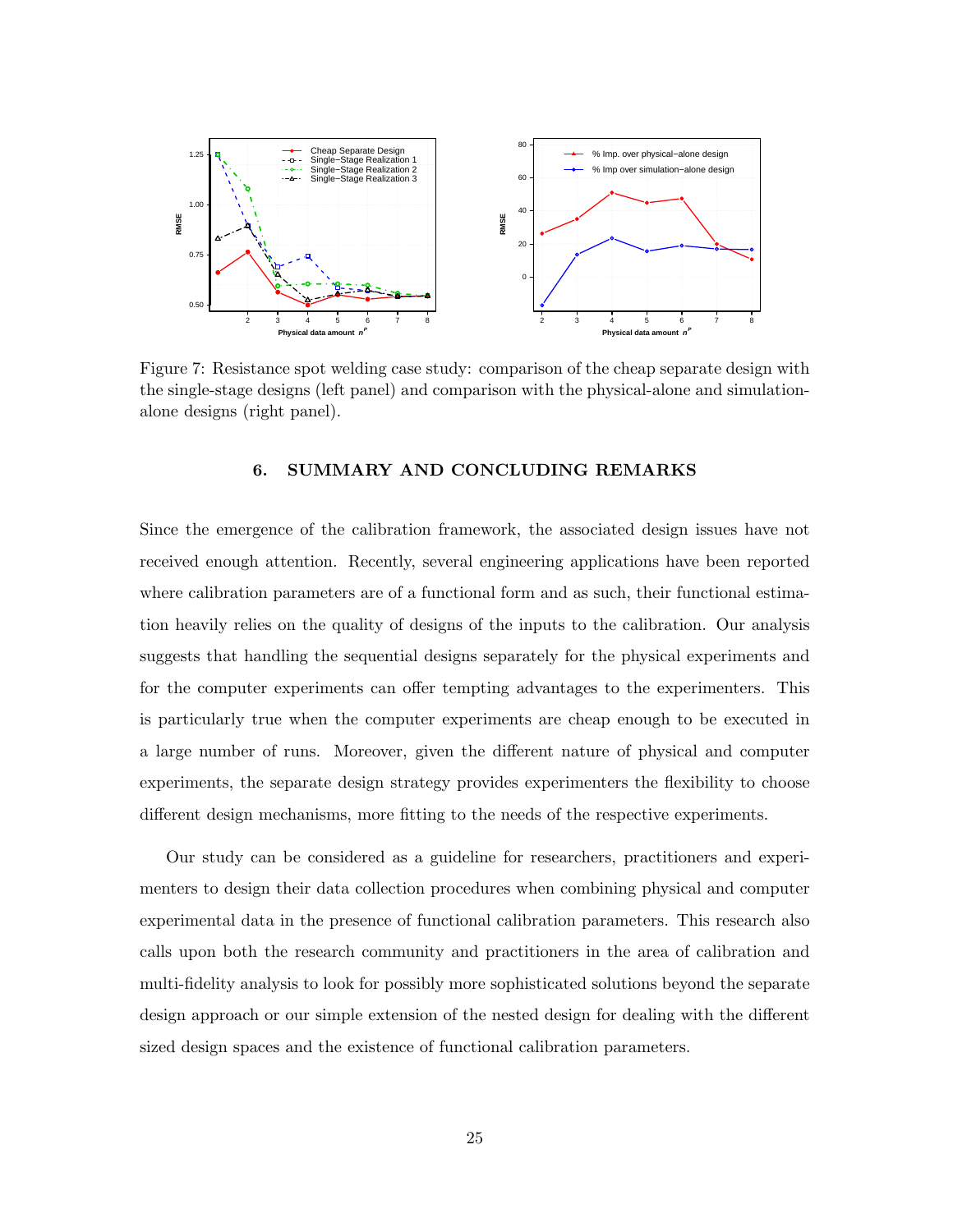## 7. ACKNOWLEDGEMENTS

The authors would like to acknowledge the generous support from their sponsors. Aziz Ezzat and Ding are partially supported by NSF under grant no. CMMI-1000088 and CMMI-1545038.

#### REFERENCES

- <span id="page-25-10"></span>Arendt, P., Apley, D., and Chen, W. (2012), "Quantification of Model Uncertainty: Calibration, Model Discrepancy, and Identifiability," Transactions of ASME, Journal of Mechanical Design, 134.
- <span id="page-25-0"></span>Atamturktur, S., Hegenderfer, J., Williams, B., Egeberg, M., Lebensohn, R. A., and Unal, C. (2015), "A Resource Allocation Framework for Experiment-based Validation of Numerical Models," Mechanics of Advanced Materials and Structures, 22, 641–654.
- <span id="page-25-1"></span>Bayarri, M. J., Berger, J. O., Paulo, R., Sacks, J., Cafeo, J. A., Cavendish, J., Lin, C., and Tu, J. (2007), "A Framework for Validation of Computer Models." Technometrics, 49, 138–154.
- <span id="page-25-2"></span>Brown, D. A. and Atamturktur, S. (2018), "Nonparametric Functional Calibration of Computer Models," Statistica Sinica, To appear, DOI:10.5705/ss.202015.0344.
- <span id="page-25-6"></span>Cohn, D. A., Ghahramani, Z., and Jordan, M. (1996), "Active Learning with Statistical Models," Journal of Applied Intelligent Research, 4, 129–145.
- <span id="page-25-8"></span>Fang, K. (1979), "The Uniform Design: Application of Number-Theoretic Methods in Experimental Design," Acta Mathematicae Applicatae Sinica, 3, 363–372.
- <span id="page-25-3"></span>Goh, J., Bingham, D., Holloway, J., Grosskopf, M. J., Kuranz, C., and Rutter, E. (2013), "Prediction and Computer Model Calibration Using Outputs From Multifidelity Simulators," Technometrics, 55, 501–512.
- <span id="page-25-9"></span>Gramacy, R. B. and Lee, H. K. (2009), "Adaptive Design and Analysis of Supercomputer Experiments," Technometrics, 51, 130–145.
- <span id="page-25-7"></span>Johnson, M. (1990), "Minimax and Maximin Distance Designs," Journal of Statistical Planning and Inference, 26, 131–148.
- <span id="page-25-5"></span>Jones, D. R., Shonlau, M., and Welch, W. J. (1998), "Efficient Global Optimization of Expensive Black-Box Functions," Journal of Global Optimization, 13, 455–492.
- <span id="page-25-4"></span>Joseph, V. R. and Melkote, S. (2009), "Statistical Adjustments to Engineering Models," Journal of Quality Technology, 41, 362–375.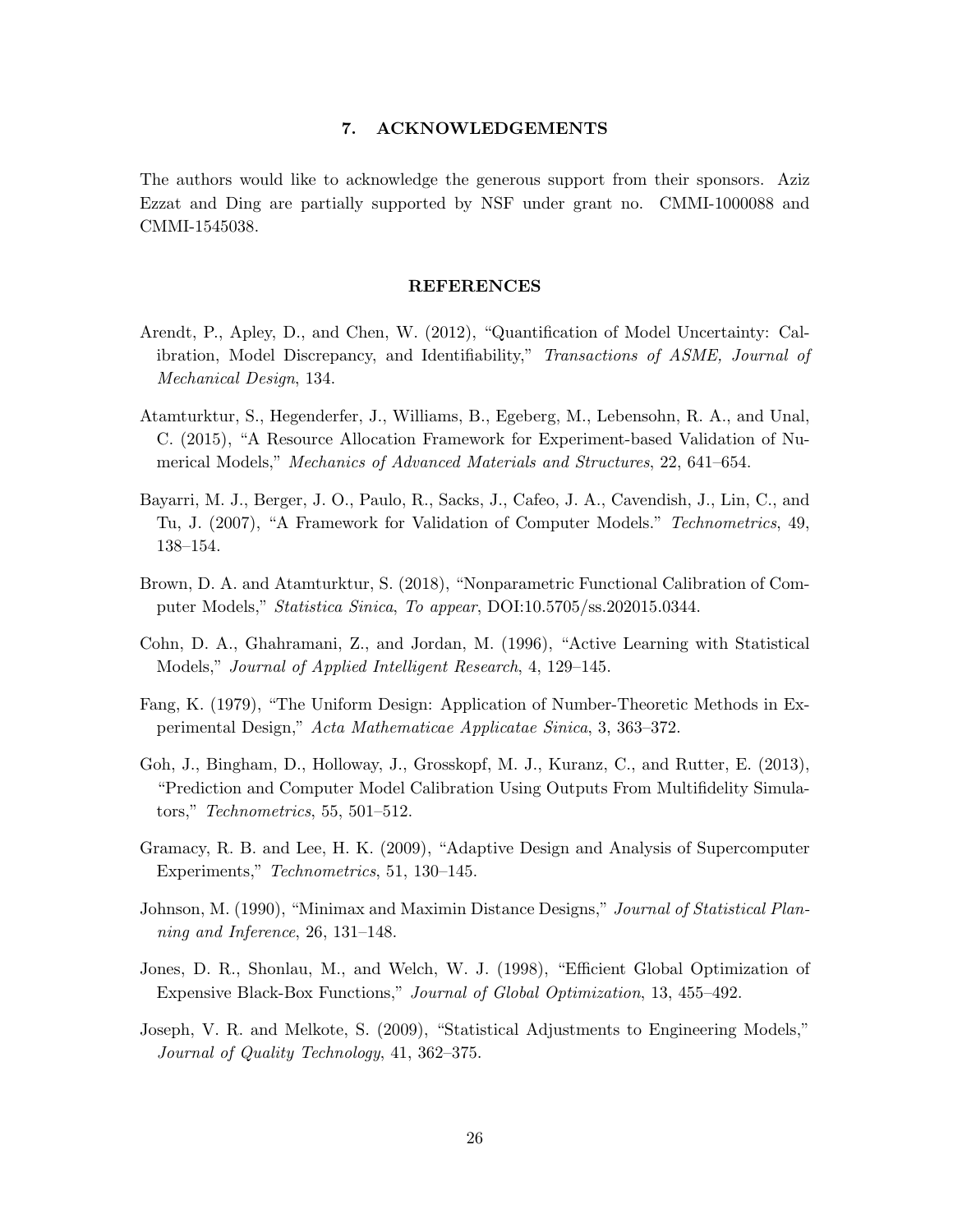- <span id="page-26-6"></span>Kennedy, M. and O'Hagan, A. (2000), "Predicting The Output From a Complex Computer Code When Fast Approximations are Available," Biometrika, 87, 1–13.
- <span id="page-26-0"></span>— (2001), "Bayesian Calibration of Computer Models," Journal of The Royal Statistical Society, Series B (Statistical Methodology), 63, 425–464.
- <span id="page-26-4"></span>Le Gratiet, L. and Cannamela, C. (2015), "Co-kriging Based Sequential Design Strategies Using Fast Cross-Validation Techniques for Multi-Fidelity Computer Codes," Technometrics, 57, 418–427.
- <span id="page-26-7"></span>Le Gratiet, L. and Garnier, J. (2014), "Recursive Co-kriging Model for Design of Computer Experiments With Multiple Levels of Fidelity," International Journal for Uncertainty Quantification, 4, 365–386.
- <span id="page-26-9"></span>Li, W., Chen, S., Jiang, Z., Apley, D., Lu, Z., and Chen, W. (2016), "Integrating Bayesian Calibration, Bias Correction, and Machine Learning for the 2014 Sandia Verification and Validation Challenge Problem," Transactions of ASME, Journal of Verification, Validation and Uncertainty Quantification, 1, 1–12.
- <span id="page-26-12"></span>Loeppky, J., Bingham, D., and Welch, W. (2006), "Computer Model Calibration or Tuning in Practice," Tech. rep., University of British Columbia, Vancouver, BC, CA.
- <span id="page-26-10"></span>Mackay, D. J. (1992), "Information-based Objective Functions for Active Data Selection," Neural Computation, 4, 589–603.
- <span id="page-26-11"></span>Mckay, M., Beckman, R., and Conover, W. (1979), "A comparison of Three Methods for Selecting Values of Input Variables in The Analysis of Output from a Computer Code," Technometrics, 21, 239–245.
- <span id="page-26-8"></span>Picheny, V., Ginsbourger, D., Richet, Y., and Caplin, G. (2013), "Quantile-Based Optimization of Noisy Computer Experiments With Tunable Precision," Technometrics, 55, 2–13.
- <span id="page-26-2"></span>Plumlee, M., Joseph, V., and Yang, H. (2016), "Calibrating Functional Parameters in The Ion Channel Models of Cardiac Cells," Journal of The American Statistical Association, 111, 500–509.
- <span id="page-26-5"></span>Pourhabib, A. and Balasundaram, B. (2015), "Non-isometric Curve to Surface Matching with Incomplete Data for Functional Calibration," arXiv preprint, arXiv:1508.01240 [stat.ML].
- <span id="page-26-1"></span>Pourhabib, A., Huang, J. Z., Wang, K., Wang, B., and Ding, Y. (2015), "Modulus Prediction of Buckypaper Based on Multi-Fidelity Analysis Involving Latent Variables," IIE Transactions, 47, 141–152.
- <span id="page-26-3"></span>Pourhabib, A., Tuo, R., Ding, Y., and Huang, J. Z. (2016), "Local Calibration In Computer Models," Journal of The American Statistical Association, under Review.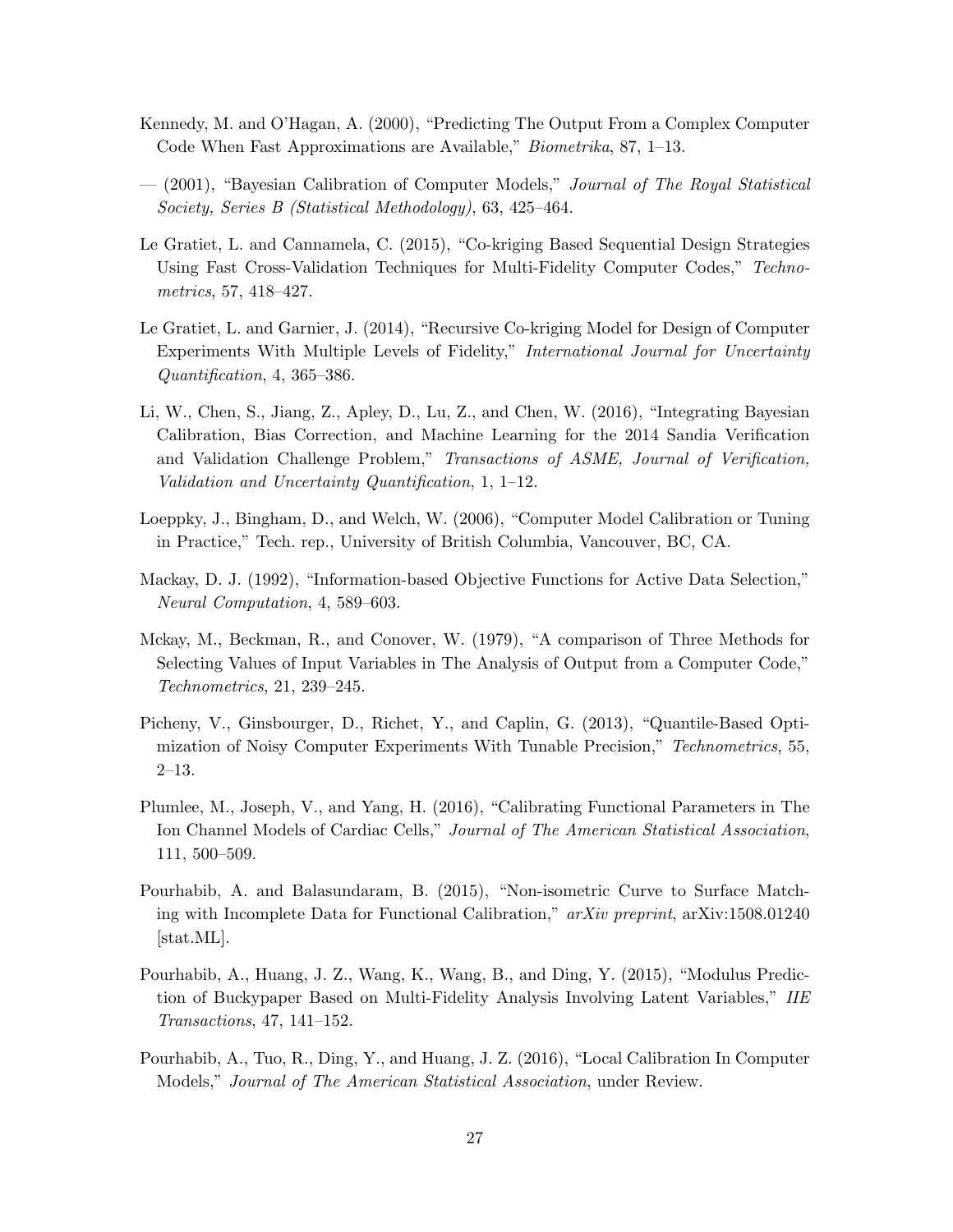- <span id="page-27-12"></span>Qian, P. Z. (2009), "Nested Latin Hypercube Designs," Biometrika, 96, 957–970.
- <span id="page-27-7"></span>Qian, P. Z. and Wu, J. C. F. (2008), "Bayesian Hierarchical Modeling for Integrating Lowaccuracy and High-accuracy Experiments," Technometrics, 50, 192–204.
- <span id="page-27-3"></span>Qian, Z., Seepersad, C. C., Joseph, V. R., Allen, J. K., and Wu, J. C. (2006), "Building surrogate models based on detailed and approximate simulations," Journal of Mechanical Design, 128, 668–677.
- <span id="page-27-9"></span>Rasumussen, C. and Williams, K. (2006), Gaussian Processes for Machine Learning, The MIT Press.
- <span id="page-27-6"></span>Reese, C., Wilson, A., Hamada, M., Martz, H., and Ryan, K. (2004), "Integrated Analysis of Computer and Physical Experiments," Technometrics, 46, 153–164.
- <span id="page-27-8"></span>Santner, T. J., Williams, B. J., and Notz, W. I. (2003), The Design and Analysis of Computer Experiments, Springer Verlag, New York.
- <span id="page-27-11"></span>Shewry, M. and Wynn, H. (1987), "Maximum Entropy Sampling," Journal of Applied Statistics, 14, 165–170.
- <span id="page-27-4"></span>Tuo, R., Qian, P. Z. G., and Wu, J. C. F. (2013), "Comment: A Brownian Motion Model for Stochastic Simulation With Tunable Precision," Technometrics, 55, 29–31.
- <span id="page-27-0"></span>Tuo, R. and Wu, J. C. (2015), "Efficient calibration for imperfect computer models," The Annals of Statistics, 43, 2331–2352.
- <span id="page-27-5"></span>Tuo, R., Wu, J. C. F., and Yu, D. (2014), "Surrogate Modeling of Computer Experiments With Different Mesh Densities," Technometrics, 56, 372–380.
- <span id="page-27-13"></span>Wang, K. (2013), "Statistics-enhanced Multistage Process Models for Integrated Design and Manufacturing of Poly (vinyl Alcohol) Treated Buckypaper," Ph.D. thesis, Florida State University, Tallahassee, FL.
- <span id="page-27-2"></span>Wang, K., Vanli, A., Zhang, C., and Wang, B. (2017), "Calibration and adjustment of mechanical property prediction model for poly(vinyl alcohol)-enhanced carbon nanotube buckypaper manufacturing," The International Journal of Advanced Manufacturing Technology, 88, 1889–1901.
- <span id="page-27-1"></span>Wang, Z., Liang, Z., Wang, B., Zhang, C., and Kramer, L. (2004), "Processing and property investigation of single-walled carbon nanotube (SWNT) buckypaper/epoxy resin matrix nanocomposites," Composites Part A: Applied Science and Manufacturing, 35, 1225– 1232.
- <span id="page-27-10"></span>Williams, B. J., Santner, T. J., and Notz, Williams, I. (2000), "Sequential Design of Computer Experiments To Minimize Integrated Response Functions," Statistica Sinica, 10, 1133–1152.